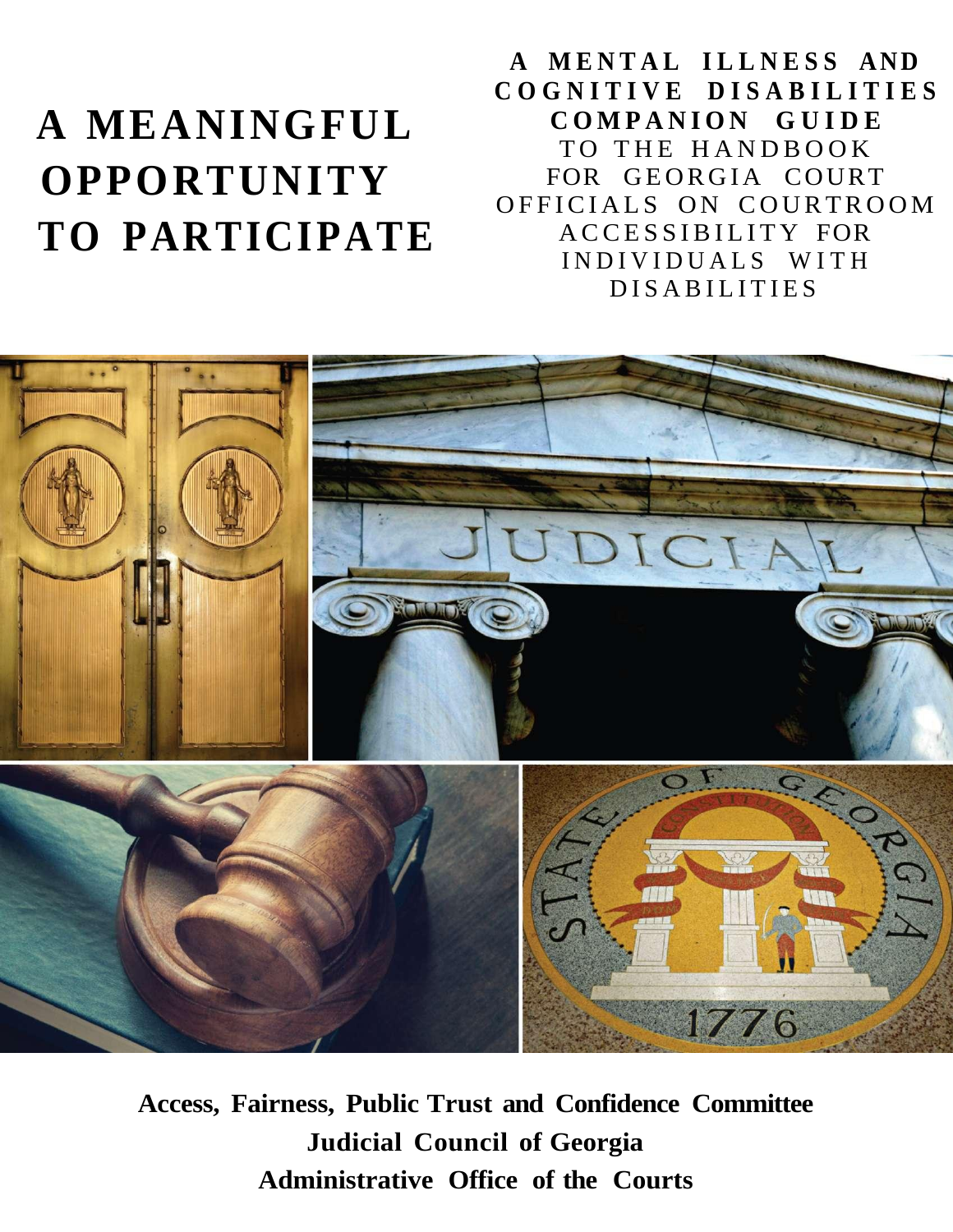# **Mental Illness and Cognitive Disabilities Companion Guide**

**to** 

**A Meaningful Opportunity to Participate: A Handbook for Georgia Court Officials on Courtroom Accessibility for Individuals with Disabilities** 

Access, Fairness, Public Trust and Confidence Committee

Judicial Council of Georgia

Administrative Office of the Courts

2018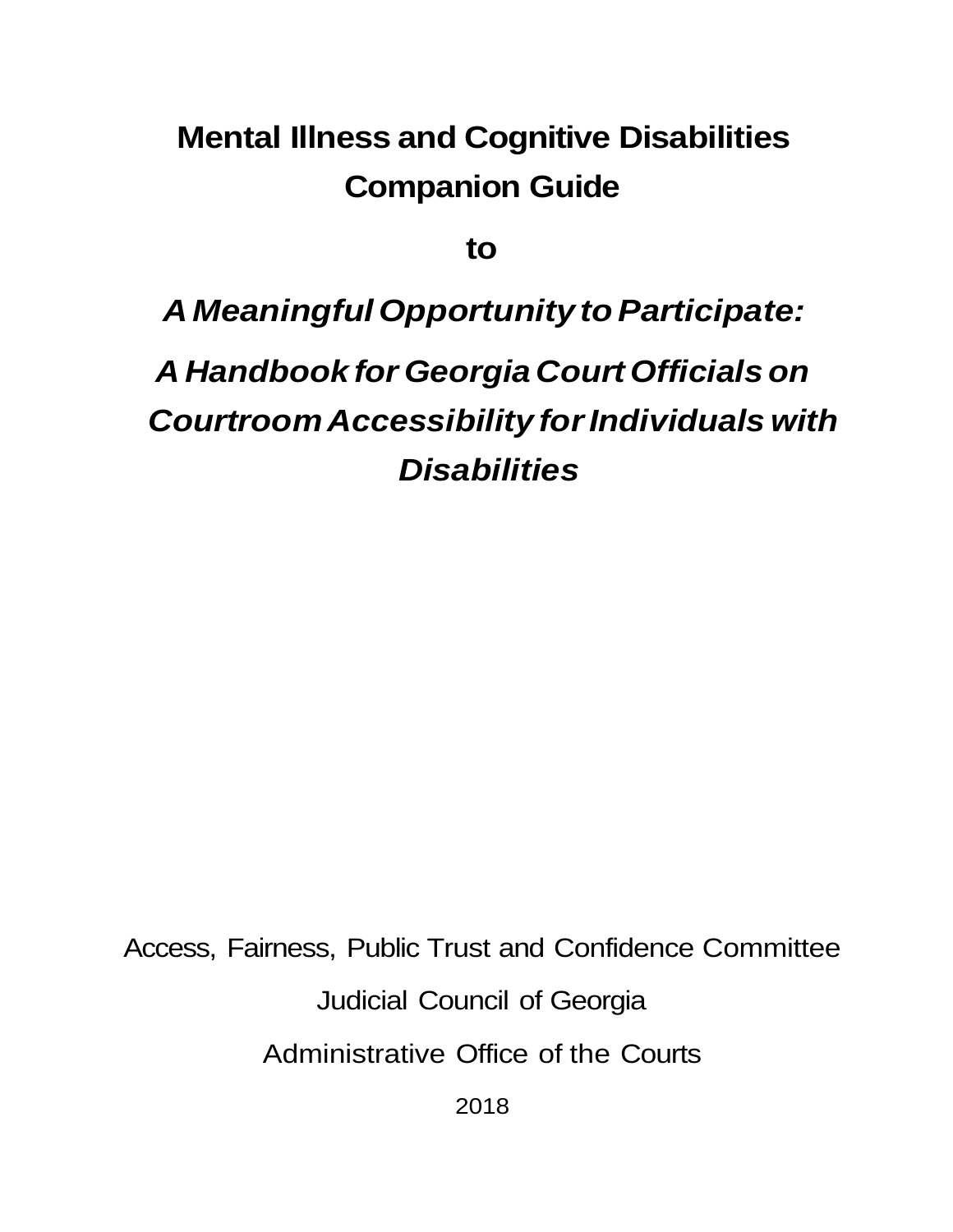

**Judicial Council of Georgia** 

**Administrative Office of the Courts** 

**Chief Justice P. Harris Hines <b>Cynthia H. Clanton Cynthia H. Clanton** *Chair Director* 

#### Judicial Council of Georgia

This position statement is hereby adopted to ensure equal access to and full participation in court and programs conducted by the court by people with disabilities, including but not limited to litigants, defendants, witnesses, victims, jurors, potential jurors, and attorneys. This statement is an effort towards compliance with the Americans with Disabilities Act of 1990, 42 U.S.C. § 12101 (2012) and should be construed in a manner consistent with and in furtherance of that Act.

- 1. Qualified people with disabilities shall not, by reason of their disability, be discriminated against, or be excluded from participation in or denied the benefits of services and programs conducted by the courts.
- 2. Upon notification by a person with a disability of the need for accommodation, the court shall, at no charge, provide a reasonable accommodation that will enable the person to access and/or effectively participate in any court or court program. A person with a disability is defined as an individual who has a physical or mental impairment that substantially limits one or more major life activities, or has a record of such impairment.
- 3. Each court shall identify an ADA point of contact who shall determine what reasonable accommodation will be made. Consultation shall occur with the individual to explore his or her limitations and the options available for accommodating the disability. Primary consideration shall be given to the requested accommodation; however, alternative accommodation may be offered if reasonable. The court is not required to make modifications that would fundamentally alter the service or program or cause undue financial or administrative burden.
- 4. Local courts shall provide necessary auxiliary aids or services, excluding devices of a personal nature, for the duration of the time period for which accommodation is needed. Examples of auxiliary aids or services of a personal nature not covered by this directive include prescription eyeglasses, hearing aids, wheelchairs, and/or personal medical or attendant care. The individual requesting the accommodation shall not be required to pay for the costs of such accommodation.
- 5. If accommodation is needed for an individual to serve on jury duty and a time constraint exists related to the availability of an accommodation, the court, at its discretion, may continue an individual's jury summons to allow the court time to provide the accommodation. Any accommodation shall be made for the duration of any jury trial on which the person needing the accommodation serves.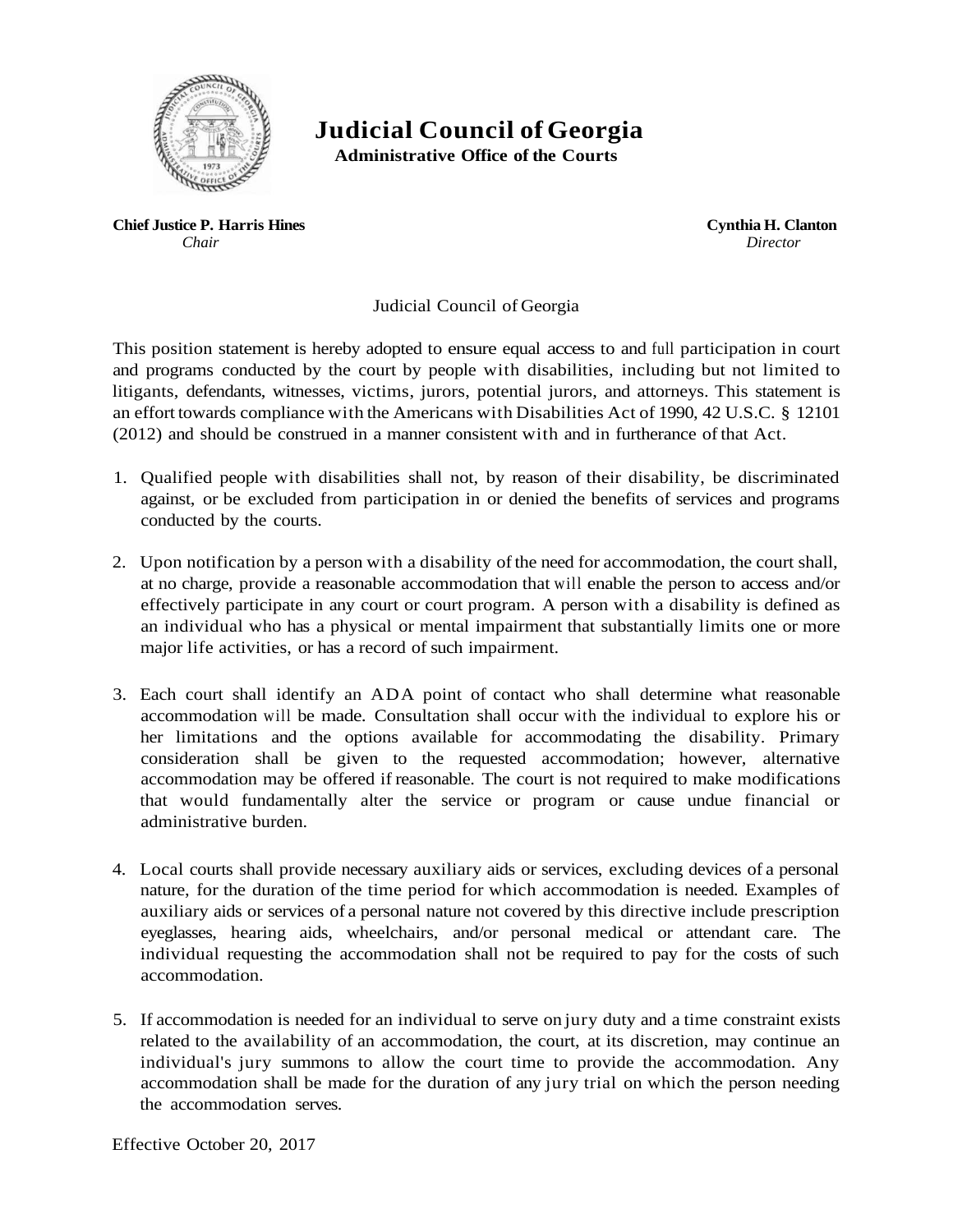#### **Acknowledgements**

#### **2018 Mental Illness and Cognitive Disabilities Companion Guide**

This is a Mental Illness and Cognitive Disabilities Companion Guide to Access to Justice for People with Disabilities: A Guide for Georgia Courts ("Access to Justice Guide").' In developing the 2017 edition of the Access to Justice Guide, the Judicial Council Access, Fairness, Public Trust and Confidence Committee ("Committee") decided that there were unique issues involved in providing accommodations to people with mental illness and cognitive disabilities that warranted additional attention. This Companion Guide is not meant to be comprehensive but only an addition to the Access to Justice Guide. It may be necessary to refer to the Access to Justice Guide in providing access to justice to people with mental illness and cognitive disabilities, as the information contained there will not be repeated in this Companion Guide.

Special thanks is given to the Washington State Access to Justice Board's Justice Without Barriers Committee, which provided permission to use its Ensuring Equal Access for People with Disabilities: A Guide for Washington Administrative Proceedings (May 2011) in developing these materials. We followed much of the Washington Guide's structure, topics, and ideas in this Companion Guide.

Author: Talley Wells, J.D.

Contributors:

Tracy Johnson Jessica Farah, Esq. Karlise Yvette Grier, Esq., CWLS Patricia Buonodono, Esq., CWLS Mike Galifianakis, Esq. Stacey Peace, Esq.

Judge Gail S. Tusan Judge Linda S. Cowen Tabitha Ponder, Esq. Timur Selimovic Yolanda Lewis Felicia Hardy

Funding for this Companion Guide was provided **by the Georgia State Financing and Investment Commission, State ADA Coordinator's Office and the Judicial Council of Georgia/Administrative Office of the Courts Access, Fairness, Public Trust and Confidence Committee.** 

### **© Judicial Council of Georgia/Administrative Office of the Courts Access, Fairness, Public Trust and Confidence Committee, 2018**

This supplements the sections entitled: "Accommodating Individuals with Cognitive Disabilities" found at page 22; 1"Accommodating Individuals with Mental Health Disabilities" found at page 24; "Interacting with People Who Have Cognitive Disabilities" found at page 57; and "Interacting with People with Mental Health Disabilities" found at page 58.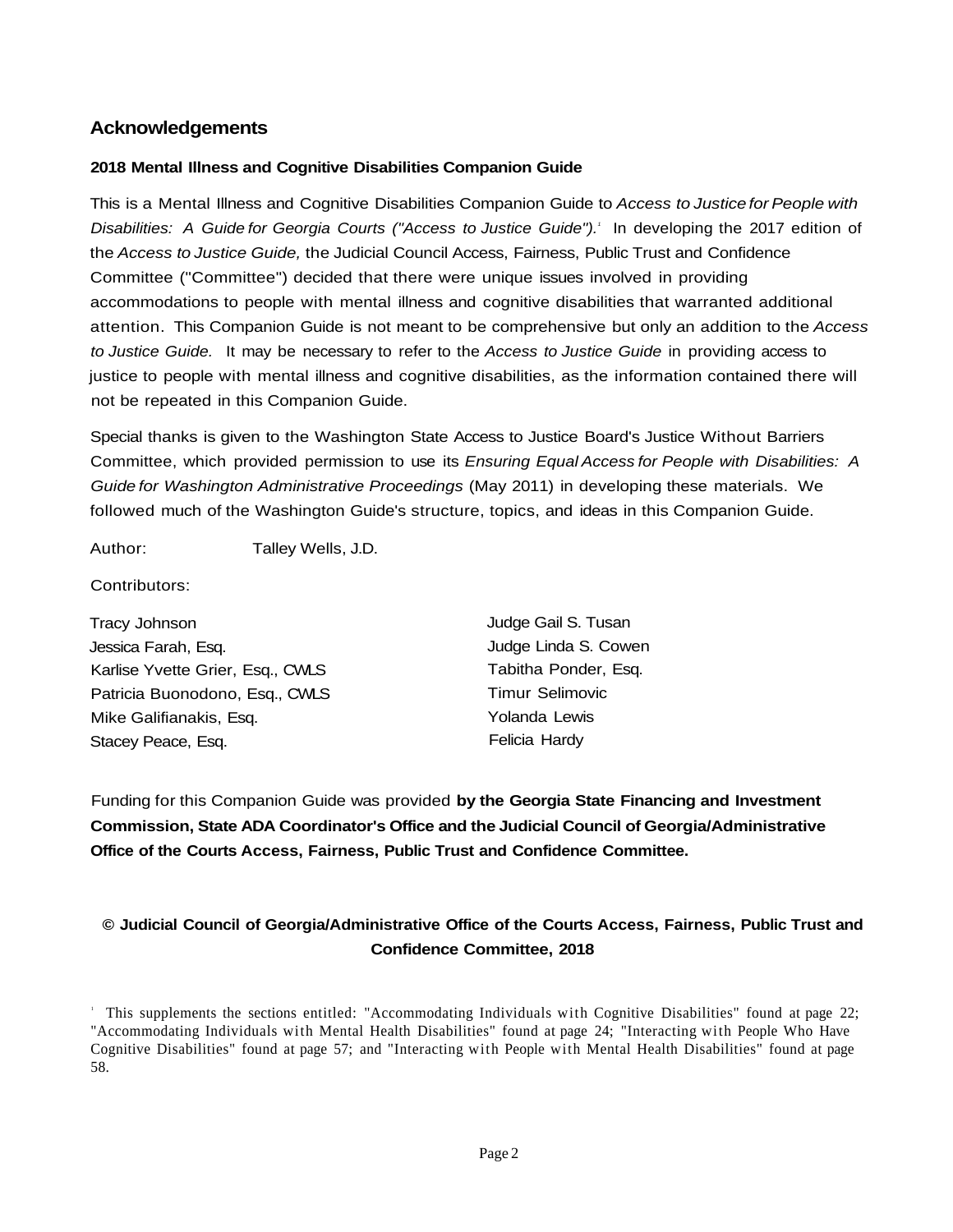#### **INTRODUCTION**

One of the fundamental tenets of our judicial system is "equal justice under the law," which is engraved on the United States Supreme Court building. The purpose of providing accommodations to people with disabilities, including those with mental illness and cognitive disabilities, is to ensure that all those who come in contact with the court system in Georgia have access to equal justice.

Providing accommodations and ensuring access is also the law. As is stated in more detail in the Access to Justice Guide, the Americans with Disabilities Act requires reasonable accommodations.<sup>2</sup>

Due to the unique circumstances related to people with mental illness and cognitive disabilities, accommodations may be different than for others with physical disabilities. Also, it may be more difficult to recognize that an individual has a disability or what accommodations are needed. For instance, while it may be immediately apparent that a witness using a wheelchair needs an accommodation to take the witness stand, it may be less obvious that a witness with a low IQ or an anxiety disorder has a disability, and what accommodation may be necessary.

A person with a mental illness or cognitive disability may not recognize or admit that he or she has a disability. He or she may also not be aware that a reasonable accommodation is available or that one could be requested. For this reason, court personnel should be educated to recognize such impairments and be proactive in promoting and providing or suggesting accommodations. This must be done with care, though, to avoid stigmatizing or unnecessarily drawing attention to the disability. Also, people with mental illness and cognitive disabilities will often wish to keep their impairments private. It is important to maintain confidentiality as much as possible.

Court proceedings can be particularly stressful. The proceedings may exacerbate the impairments of people with mental illness and cognitive disabilities. Accommodations in these circumstances may not only be helpful to the individual with a disability but also to the operation of the court. For instance, if a person experiences anxiety attacks, it may help with the smooth conduct of the proceeding to offer more frequent breaks.

<sup>2</sup>As stated in more detail in the *Access to Justice Guide*, Title II of the Americans with Disabilities Act applies to local and state courts and activities related to them. Title II and the related federal regulations prohibit discrimination against people with disabilities and require reasonable modifications to policies, practices, and procedures unless such modifications would cause a fundamental alteration to the nature of the entity's service, program, or activity. "Title II Technical Assistance Manual," Section II 3.6000, Civil Rights Division, United States Justice Department, https://www.ada.gov/taman2.html#II-3.6000 (visited February 12, 2017).

*3 Ensuring Equal Access for People with Disabilities: A Guide for Washington Courts ("Ensuring Access Guide"),* p. 12, (Revised May 2011), http://allianceforequaljustice.org/resources/ensuring-equal-access-people-disabilities-guidewashington-administrative-proceedings/?wpdmdl=392&refresh=5a6955c1338801516852673 (visited January 24, 2018). 4

Ensuring Access Guide at p. 12.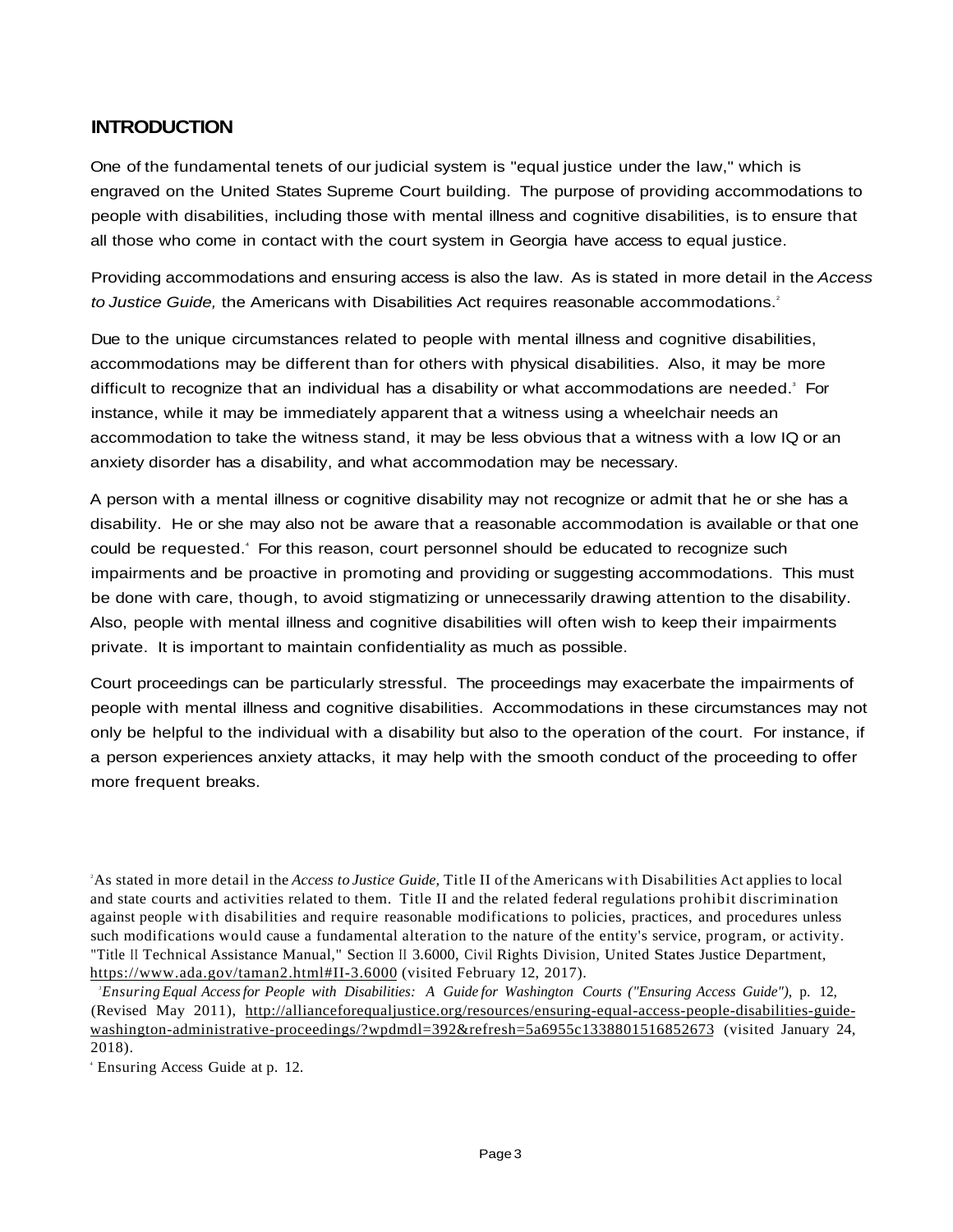Sometimes, it may be beneficial to speak with an impartial mental health professional or a treating physician or other specialist regarding possible accommodations. The individual or, when appropriate, family or friends may be able to articulate accommodations that are used in other contexts. Accommodations may also be identified through a confidential dialogue about the impairment and the situation.

The impairments involved in people with mental illness and cognitive disabilities vary greatly - even in people with the same diagnosis. Similarly, the accommodations provided to individuals must vary based on the particular circumstances and unique characteristics of the individual involved.<sup>5</sup>

### **Terminology and Structure of this Companion Guide**

This Companion Guide is divided into a Mental Illness section and a Cognitive Disabilities section. While these two umbrella topics are necessary for organization, disabilities and diagnoses do not always fit neatly into these classifications. Taking this caveat into consideration, these umbrella terms are helpful in dividing up the more common impairments of individuals who interact with the court system.

**Mental Illness** refers to a wide range of mental health disorders impacting mood, thinking, and behavior. It can include impairments such as depression, bipolar disorder, schizophrenia, eating disorders, and addictive diseases. People at all levels of intelligence and cognitive functioning can have mental illness.<sup>6</sup> Mental illness may also be referred to as a psychiatric disability, a mental health disability, or a behavioral health disorder (or a combination of these terms).

**Cognitive Disability** refers to people who have disabilities that impact intellectual functioning as well as disabilities that affect cognitive functioning. It includes people with intellectual disabilities, traumatic brain injuries, learning disabilities, and dementia.<sup>7</sup> It can also include people with developmental disabilities, although not all people with developmental disabilities have cognitive disabilities.

There are significant differences between a mental illness and a cognitive disability. For instance, a person who has a mental illness will usually not have intellectual deficits. Any assumption that he or she also has an intellectual deficit would be improper. Similarly, it would be improper to assume that a person with a low I.Q. has a mental illness.

As is repeated throughout this Companion Guide, it is essential to consider the actual impairment and the situation involved in providing accommodations, and not simply the diagnosis. This Companion Guide can be used to help understand the different types of disabilities and accommodations that can be considered based on the circumstances involved.

 $\int d$ .

<sup>e</sup> "Mental Illness Definition," Mayo Clinic Staff, Mayo Clinic, http://www.mayoclinic.org/diseases-conditions/mentalillness/basics/definition/con-20033813 (visited January 22, 2017).

<sup>7</sup> Ensuring Access Guide at p, 12 (please note that my comment in footnote 3 applies equally to footnote 7).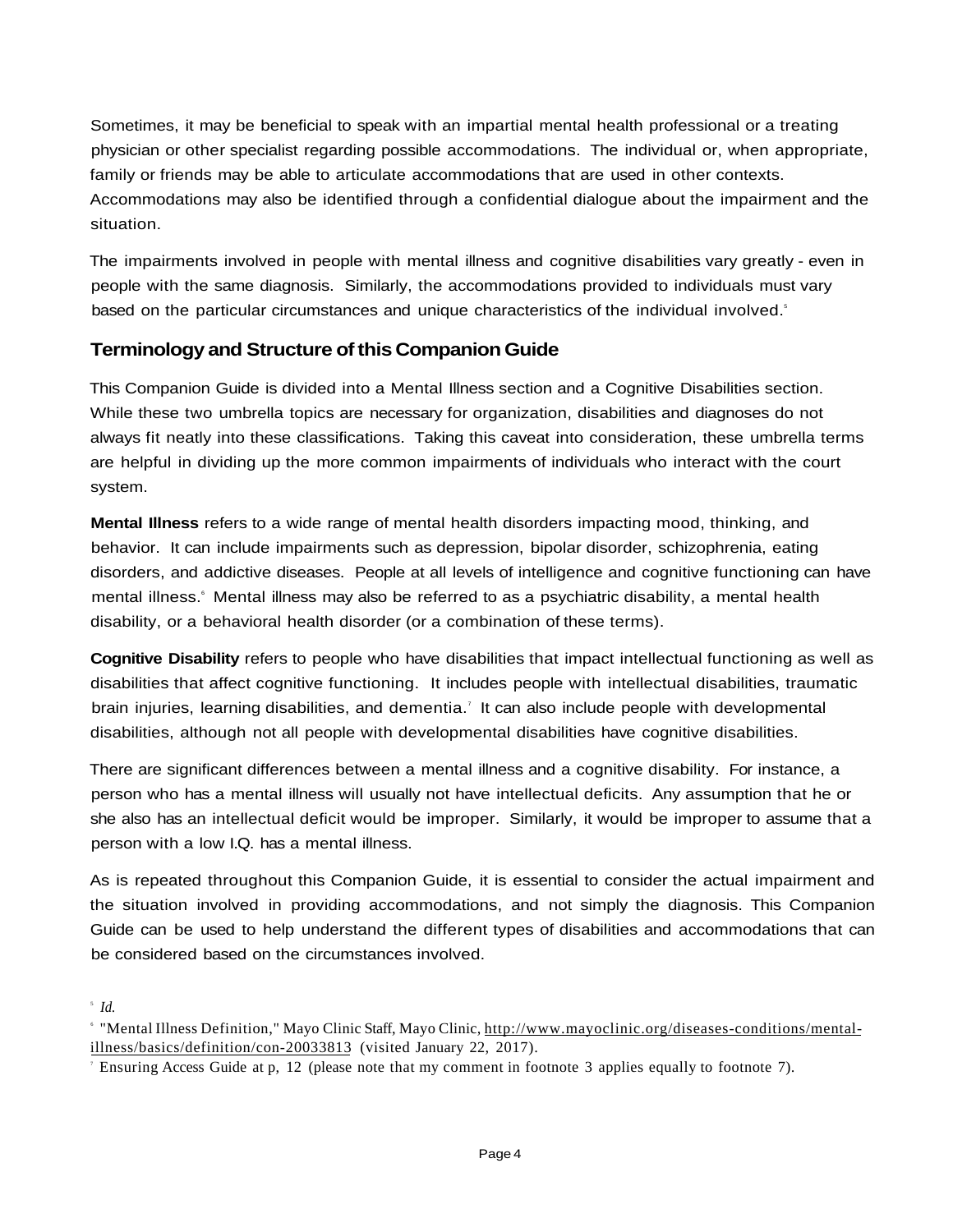#### **MENTAL ILLNESS**

Mental illness is a common disorder. It impacts one in six adults, according to 2016 data. The types and severity of mental illness vary widely. Mental illness can impact mood, behavior, judgment, and communication. The extent of any such impact depends on an individual's impairment. Most people with mental illness are fully capable of participating as litigants, jurors, and witnesses.

The federal regulations presume the following conditions are disabilities covered by the Americans with Disabilities Act because they limit brain function: major depressive disorder, bipolar disorder, post-traumatic stress disorder, obsessive compulsive disorder, and schizophrenia.<sup>®</sup> Other types of mental illness are also covered if they substantially limit a major life activity.<sup>11</sup>

This section will provide guidance on assessing credibility, the impact of medications, training for courtroom staff, the different types of mental illness, and accommodations that can be considered.

#### **1. Assessing Credibility**

In assessing the credibility of a person with mental illness, the individual may have atypical behaviors. For instance, the individual may not directly answer the question, may speak rapidly, or change the topic. Such behaviors on their own should not be determinative of whether what the person is saying is credible.<sup>12</sup>

Even an individual who is experiencing a delusion should not be completely dismissed as lacking all credibility. A person may believe that something not real is happening, but he or she could still be able to recall an actual event that took place.<sup>13</sup>

#### **2. The Effect of Medication**

There is often a misconception that if a person with a mental illness was to simply take his or her medicine that the impairment would be well managed. Medication is generally only one part, if at all, of what is necessary for mental health recovery. Many medications also have significant side effects. For instance, medications for individuals with schizophrenia may cause uncontrollable movements, including tics and tremors, drowsiness, dizziness, or restlessness.<sup>14</sup>

<sup>14</sup> Id; "Mental Health Medications," National Institute of Mental Health, <https://www.nimh.nih.gov/health/topics/mental-health-medications/index.shtml>(visited February 16, 2017).

<sup>&</sup>lt;sup>\*</sup> An estimated 45 million adults suffer from mental illness in the U.S., according to 2016 data. "Any Mental Illness (AMI) Among U.S. Adults," National Institute of Mental Health,

<https://www.nimh.nih.gov/health/statistics/prevalence/any-mental-illness-ami-among-us-adults.shtml>(visited February 16, 2017).

<sup>&#</sup>x27;Ensuring Access Guide at p. 13.

<sup>&</sup>lt;sup>10</sup> 28 CFR § 35.108(d)(2)(iii)(K).<br><sup>11</sup>28 CFR § 35.108(a)(1)(i).

 $\frac{12}{2}$  Ensuring Access Guide at p. 13.

 $13$  Id.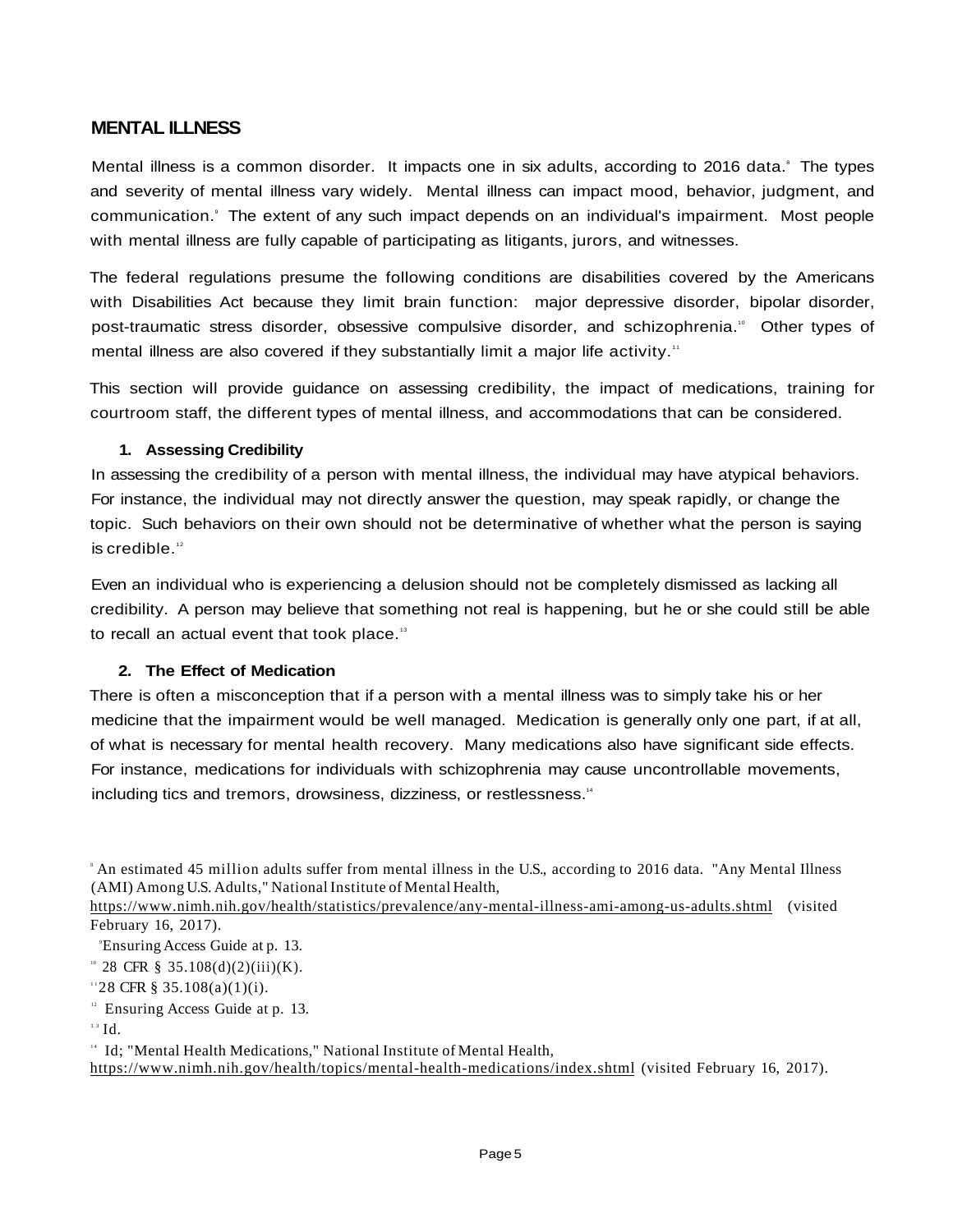Antidepressants can cause nausea, weight gain, and fatigue.<sup>15</sup>

In instances in which a medication has either a strong negative side effect or makes a significant positive impact, it may be a necessary accommodation to take the timing of when the medication is taken and when it takes effect into consideration when scheduling testimony or a hearing.

#### **3. Training for Court Personnel**

In developing this Companion Guide, a number of Committee members expressed an interest in learning more about how to appropriately interact with people with severe and persistent mental illness who come in contact with court personnel. There is not a specific statewide training that we are aware of precisely tailored to court personnel. However, there are a number of good resources and trainings that can provide broad information or which could possibly be adapted for court personnel. Mental Health First Aid is a course taught throughout the country that helps individuals understand and respond to signs of mental illness and substance disorders.<sup>16</sup> The training provides skills for providing initial help to a person who may be developing a mental illness or substance use disorder or who is experiencing a crisis. Crisis Intervention Training (CIT), which is described more fully in the Georgia resources section of this Companion Guide, is a forty hour training to assist law enforcement personnel to effectively assist individuals with mental illness and other brain disorders who are in crisis. CIT has developed a shorter eight-hour course called "Introduction to Behavioral Health and Addictive Disease," which could be valuable for court personnel.<sup>17</sup>

#### **4. Accommodations**

Accommodations for people with mental illness will depend on the situation involved and the needs of the individual. Some accommodations that could be considered include: providing breaks; scheduling the timing of court proceedings based on the timing and effects of medication or the impairment; providing information in alternative formats to ensure that it is understood; changing methods of interacting with witnesses or staff in the courtroom; changing courtroom locations; speaking slowly and distinctly; allowing an assistant to help the individual; or allowing the use of a service or comfort animal<sup>18</sup>

One technique for learning about accommodations that work for an individual is to ask what accommodations the person receives at school, work, or in other settings. Additional accommodations are suggested throughout this Companion Guide with descriptions of the common types of impairments.

 $^{\circ}$  Id.

<sup>16</sup> "Mental Health First Aid," https://www.mentalhealthfirstaid.org/cs/ (visited February 26, 2017); "Mental Health First Aid Youth Mental Health First Aid," Mental Health America of Georgia, http://www.mhageorgia.org/mental health-first-aid/ (visited February 26, 2017).

17"Host a Class on Behavioral Health and Addictive Disease for Law Enforcement," NAMI Georgia, https://namiga.org/class-intro-behavioral-health-addictive-disease-law-enforcement/ (visited February 26, 2017). While this course was created for 2016, Pat Strode who led the training states that it is still available.

More information on service animals can be found on page 20 of the *Access to Justice Guide.*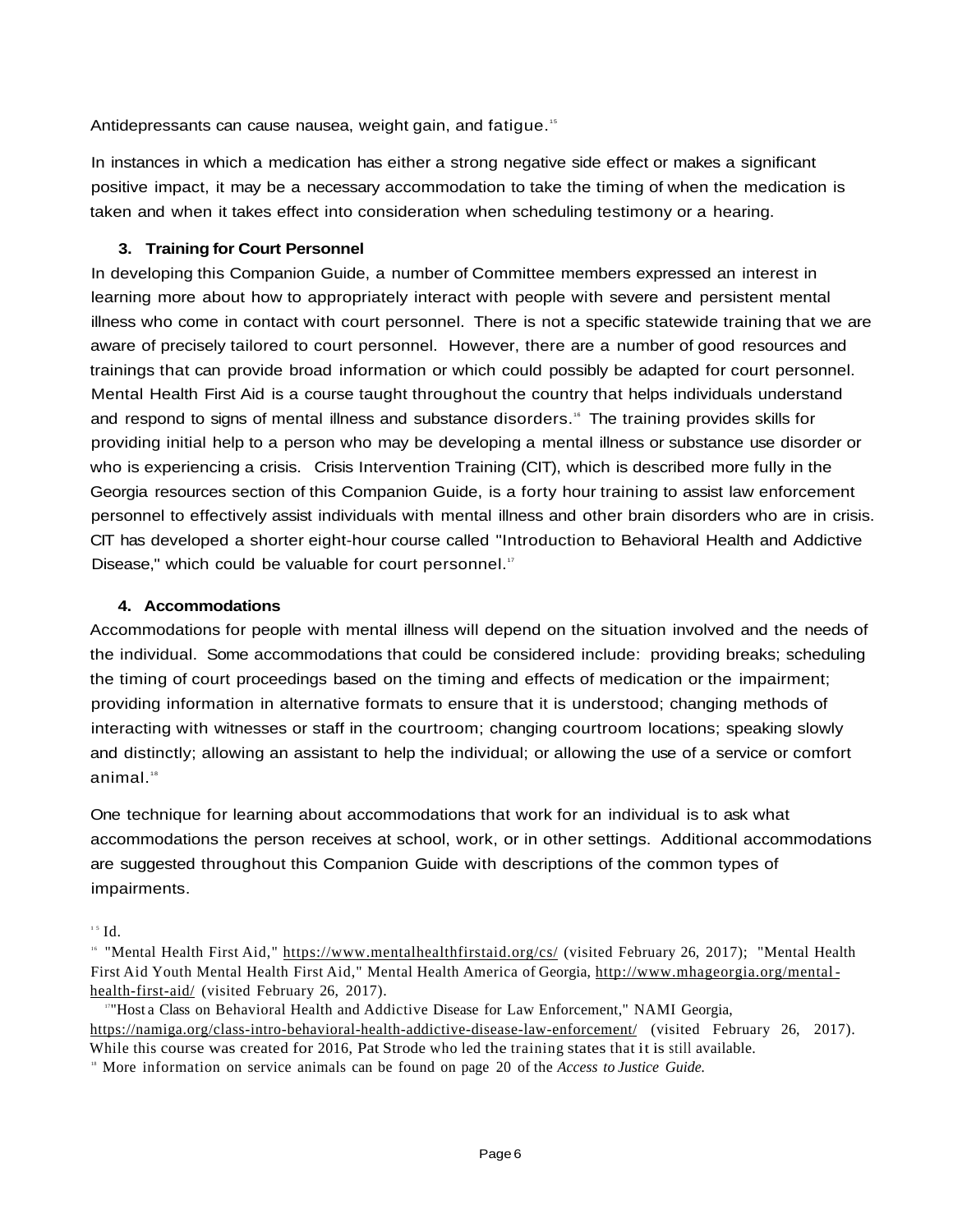#### **5. Children**

According to the National Institute of Mental Health, half of all people who develop a mental illness begin to experience it by age 14.<sup>1</sup> However, mental illness in children may not be identified or treated. Sometimes, the symptoms may differ from the symptoms in adults. For instance, a child who is experiencing depression may express it through irritability, whereas an adult may be more likely to express it through sadness.<sup>20</sup> Warning signs of mental illness in children include: mood changes, intense feelings, behavior changes, difficulty concentrating, unexplained weight loss, physical symptoms such as headaches and stomach aches, physical harm, and substance abuse.<sup>21</sup>

Another difficulty can be in the terminology used by the school system. Children may receive special education at school for a disability that impacts their learning. The special education system classifies a number of disabilities that qualify children for special education, but these classifications do not explicitly include mental illness. Thus, a child who is experiencing mental illness may or may not be included in special education. If he or she is, then the child may be found eligible under the "Other health impairment" category, the "Emotional and behavior disorder" category, or one of the other ten categories.<sup>22</sup>

#### **6. Common Impairments**

While it can often be helpful to understand the distinguishing features of the common types of mental illness, there is also a danger in labeling a person with a specific diagnosis, including stigma and stereotypes. Just because a person has a specific type of mental illness does not mean that he or she will act in a certain way. A person also should not be defined by his or her mental illness. A man or woman may have a mental illness and be a successful lawyer, professor, teacher, family member, or neighbor. Such individuals should not be thought of solely by their diagnoses, and in most instances, such conditions should not necessarily be revealed or considered relevant.

Still, there are times when a diagnosis is helpful, particularly in determining what accommodations are necessary for a person with a mental illness. The most commonly used manual for diagnosing individuals with disabilities is the Diagnostic and Statistical Manual of Mental Disorders, 5<sup>th</sup> Edition, which is commonly referred to as the DSM-5.

The DSM-5 is the classification and diagnostic tool created by the American Psychiatric Association.

<sup>9</sup> "Treatment of Children with Mental Illness," National Institute of Mental Health,

<sup>20</sup> "Mental Illness in Children: Know the signs," Mayo Clinic, Mayo Clinic Staff, http://www.mayoclinic.org/healthy<sup>1</sup> lifestyle/childrens-health/in-depth/mental-illness-in-children/art-20046577 (visited February 16, 2017).  $2^1$  Id.

<sup>22</sup> Ga. Comp. R. & Regs. 160-4-7-.05(1), http://www.gadoe.org/External-Affairs-and-Policy/State-Board-of-Education/SBOE%20Rules/160-4-7-.05.pdf (visited February 16, 2017).

https://www.nimh.nih.gov/health/publications/treatment-of-children-with-mental-illness-fact-sheet/index.shtml (visited February 16, 2017) (citing Kessler RC, Chiu WT, Demler O, Merikangas KR, Walters EE. Prevalence, severity, and comorbidity of 12-month DSM-4 disorders in the National Comorbidity Survey Replication. *Arch Gen Psychiatry.* 2005 Jun;62(6):617-27) .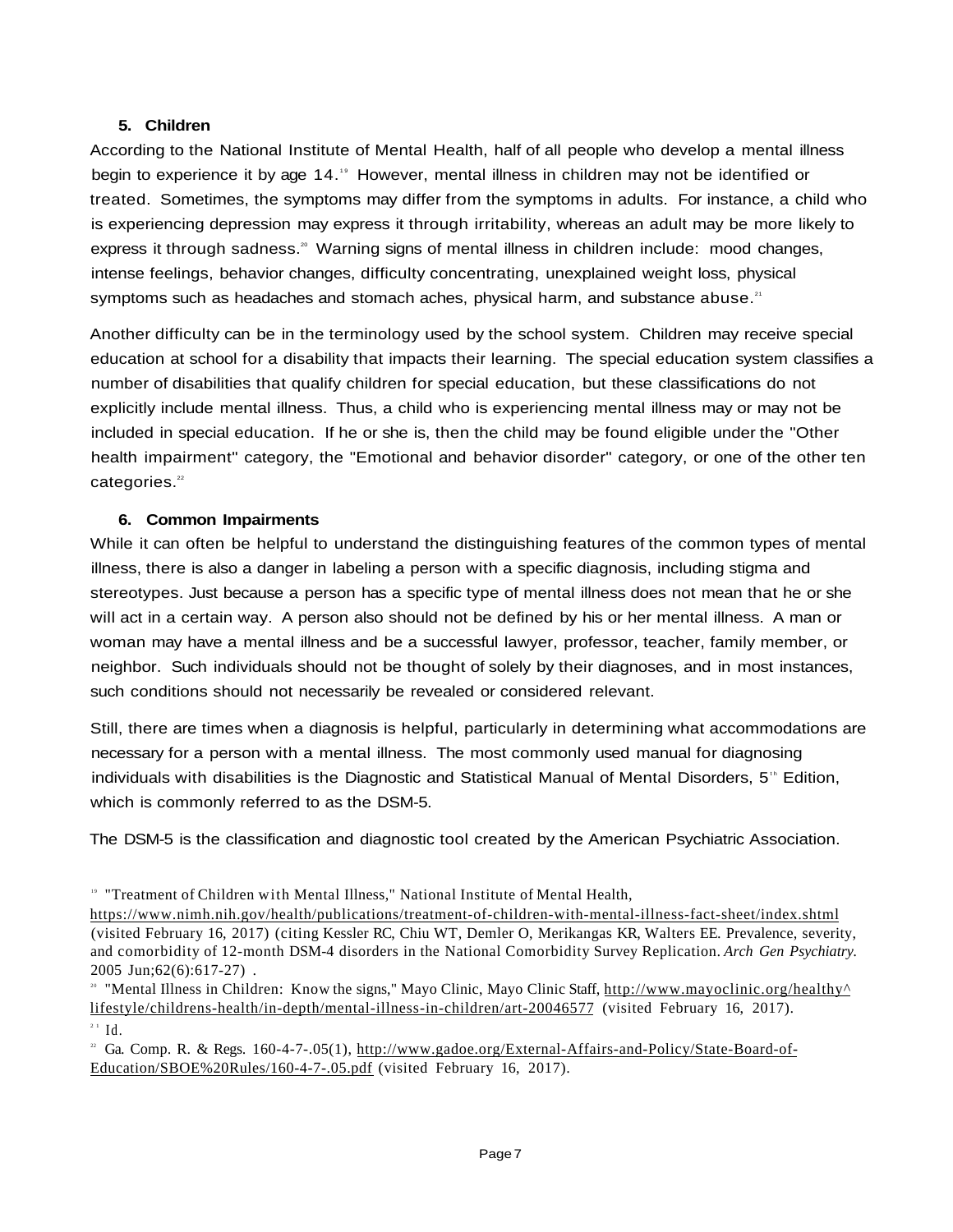The fifth edition was published in 2013.<sup>23</sup> With each new edition, there have been significant changes in how different impairments are classified and diagnosed.

#### **a. Anxiety Disorder**

Anxiety disorders are common. According to the National Institute on Mental Health, almost one in five adults will experience an anxiety disorder in a twelve month period and about one in 25 will experience a severe disorder. Less than half of people with anxiety disorders are receiving treatment.<sup>24</sup>

The symptoms of an anxiety disorder vary, but symptoms may include: panic, difficulty sleeping, shortness of breath, heart palpitations, nausea, and dizziness.<sup>25</sup>

If someone experiences a major anxiety episode during a proceeding, accommodations that may be considered include allowing for an extended break, continuing the hearing to another date, or offering a different location for the hearing to reduce the risk of future anxiety attacks.<sup>26</sup>

#### **b. Post-traumatic Stress Disorder**

Post-traumatic Stress Disorder (PTSD) is a serious mental health condition that can be caused when a person witnesses or experiences a traumatic event.<sup>27</sup> Symptoms can include flashbacks or reliving the event, nightmares, severe anxiety, and having uncontrollable thoughts about the event. Individuals with PTSD may experience depression, physical symptoms, drug or alcohol abuse, problems with relationships, and problems with employment.<sup>28</sup>

The number of Americans experiencing PTSD increased significantly after Operation Iraqi Freedom and Operation Enduring Freedom.<sup>29</sup>

<sup>23</sup> More information about the DSM 5 can be found at "About DSM-5,

http://www.dsm5.org/psychiatrists/practice/dsm and DSM Library,

http://dsm.psychiatryonline.org/doi/book/10.1176/appi.books.9780890425596 (visited January 22, 2017).<br><sup>24</sup>"Any Anxiety Disorder Among Adults," National Institute of Mental Health,

https://www.nimh.nih.gov/health/statistics/prevalence/any-anxiety-disorder-among-adults.shtml (visited January  $15, 2017$ .

 "Anxiety Disorders," National Institute of Mental Health, https://www.nimh.nih.gov/health/topics/anxietydisorders/index.shtml (visited January 15, 2017).<br>
<sup>26</sup>Ensuring Access Guide at p. 13-14.

"Post-traumatic stress disorder Definition," Mayo Clinic Staff, Mayo Clinic, http: //www.mayoclinic.org/ diseases-

conditions/post-traumatic-stress-disorder/basics/definition/con-20022540 (visited January 23, 2017).<br><sup>28</sup>Id.; Post-Traumatic Stress Disorder, Mental Health America, http://www.mentalhealthamerica.net/conditions/posttraumatic-stress-disorder (visited January 23, 2017).<br><sup>29</sup>Accommodating PTSD in our Courts: Enabling Survivors of Violence to Participate as Valued Members of the

Judicial System, Center for Legal & Court Technology © 2014,

http://www.legaltechcenter.net/download/whitepapers/Accommodating%20PTSD%20in%20our%20Courts.pdf (last visited January 8, 2017).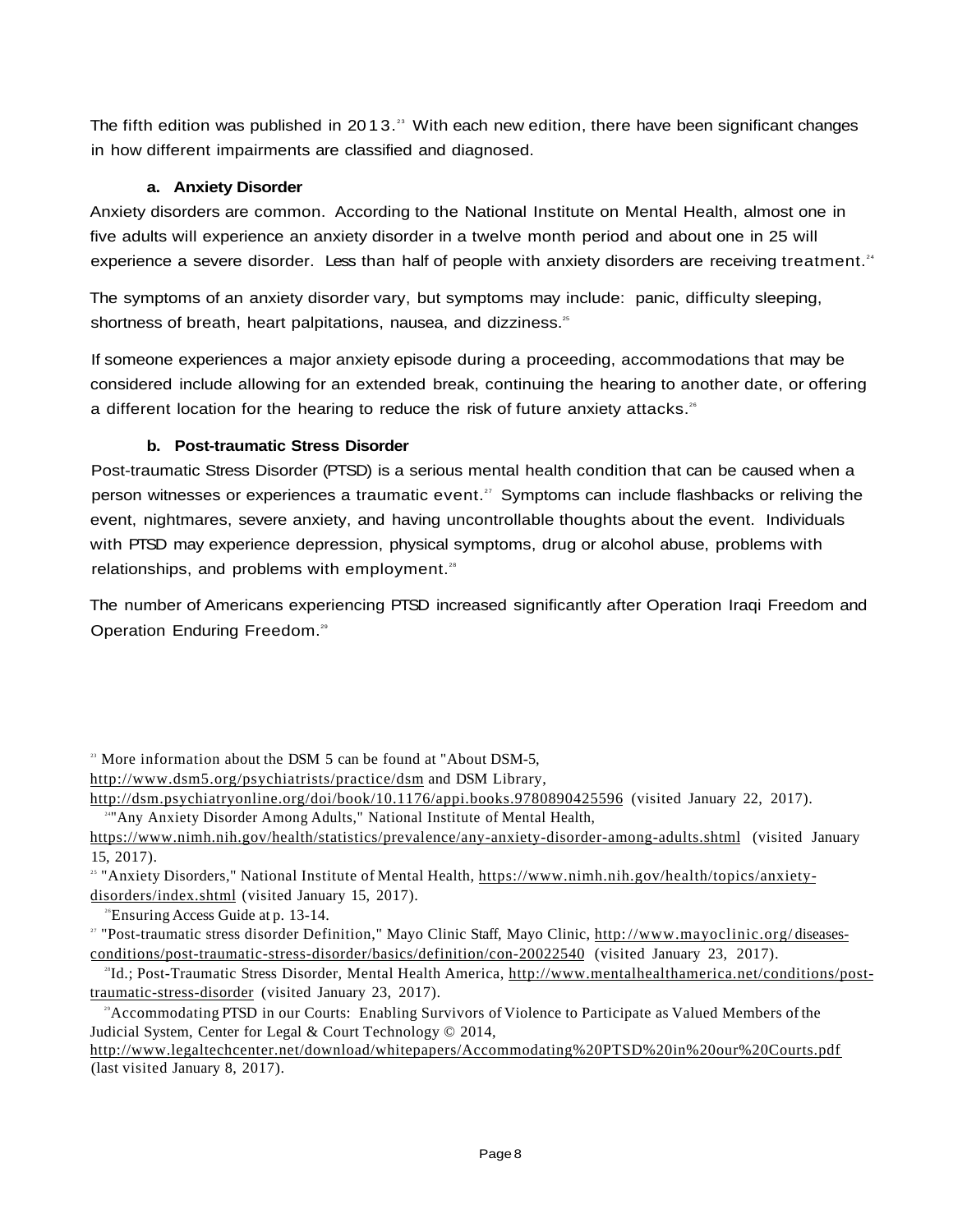According to one study cited by Mental Health America of Georgia, approximately one in twenty Americans experience PTSD in a given year.<sup>30</sup>

The Center for Legal & Court Technology created a guide in 2014 for Accommodating PTSD in our Courts?<sup>81</sup> It suggests accommodations to be considered to both court structures and court practices. Examples of physical accommodations include increasing lighting to increase concentration and decrease headaches; or allowing individuals to sit where they can see courtroom doors for individuals who, due to hypervigilance, need to see who is approaching. Examples of alterations to court practices include reducing or avoiding loud sounds such as the banging of gavels and allowing jurors with PTSD who have trouble concentrating to receive instructions in writing and use note taking more liberally.<sup>32</sup>

Trauma can have a serious impact on children. Children can experience trauma by suffering or witnessing abuse, neglect, domestic violence, or serious accidents. They can also experience it through the loss or separation of a parent. There may be a variety of signs, or none at all, that a child has experienced trauma. A child may have low self-esteem, have difficulty with relationships, or become highly emotional or hypervigilant. The child may exhibit aggression, self-harm, have sleeping or eating problems, or have problems with substance abuse.<sup>33</sup> Since the courtroom is a particularly stressful environment, it is important to provide children who have experienced serious trauma with accommodations. Such accommodations will depend on the circumstances, but may be similar to the accommodations that should be considered for all children. For instance, accommodations may include allowing support persons to be with the child, allowing the child to have comfort items, prohibiting harassing questions, questioning the child in a separate room from the courtroom, and creating a friendly environment for any proceeding.<sup>34</sup>

#### **c. Depression**

According to the National Institute of Mental Health, depression is a common but serious mental illness that can impact how an individual feels, thinks, and is able to perform common activities such as sleeping, eating, and working.

http://childadvocacyms.org/download/Accommodating%20Child%20in%20Court.pdf (visited February 15, 2017) (please note that this link does not work properly, instead the following link may serve as a useful alternative http://www.improvechildrep.org/DemonstrationProjects/QICChildRepBestPracticeModel.aspx).

<sup>&</sup>lt;sup>30</sup> "Post Traumatic Stress Disorder," Mental Health America, http://www.mentalhealthamerica.net/conditions/posttraumatic-stress-disorder##2 (visited January 15, 2017), <sup>31</sup>Accommodating PTSD in our Courts, *ibid*,

 $^{32}$  Id,<br> $^{33}$   $^{11}$ Cl

<sup>&</sup>lt;sup>33</sup> "Childhood Trauma," Attachment & Trauma Network, Inc, http://www.attachu.org/trauma-sensitive-schools; http://www.attachu.org/wp-content/uploads/TSS-infographic-updated-8-2016.pdf © 2015 Attachment and Trauma Network, Inc, (visited February 15, 2017), (please note that the link provided in this footnote does not work, here is an alternative link that may serve useful: http://www.nctsn.org/trauma-types/early-childhood-trauma/Symptoms-and-Behaviors-Associated-with-Exposure-to-Trauma),<br><sup>34</sup>"A Guidebook for Accommodating Children in Court," Child Advocacy Centers of Mississippi, p,3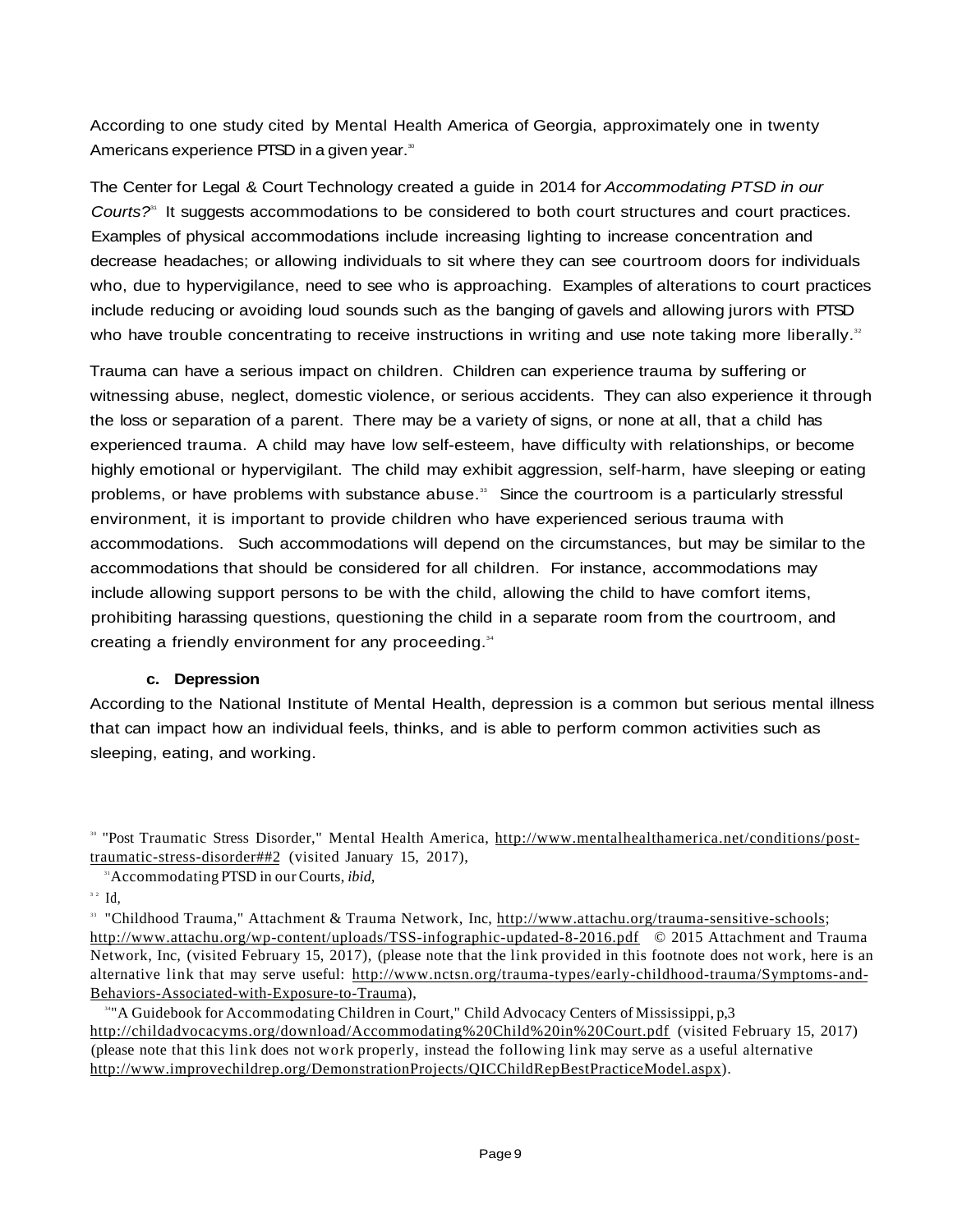Signs and symptoms include persistent sadness, hopelessness, feelings of guilt, loss of interest, restlessness, difficulty with sleep, and appetite changes.<sup>35</sup> It can lead to thoughts of suicide or suicide attempts. Accommodations for an individual experiencing depression will depend on the individual's circumstances. For instance, a person experiencing significant emotions due to depression may need additional breaks. An individual experiencing fatigue due to depression may need more frequent breaks or shorter court sessions.

#### **d. Substance Use Disorder**

Substance use disorder, which is also called addictive disease, refers to overuse, addiction, or dependence on a drug, such as alcohol, cocaine, amphetamines, and opioids. According to the DSM-5, substance use disorder occurs when an individual continues to use a substance despite significant problems arising out of the taking of the substance.<sup>36</sup> There is a high percentage of individuals who have co-occurring substance use disorder and mental illness. According to the Substance Abuse and Mental Health Services Administration's 2014 National Survey on Drug Use and Health, 20.2 million adults (8.4% of the population) had a substance use disorder, and of these, 7.9 million people had a cooccurring mental illness.<sup>37</sup>

#### **e. Bipolar Disorder**

Bipolar disorder is a mental illness that involves significant swings in mood between the lows of depression and highs referred to as mania or hypomania. The highs may create feelings of euphoria or elation. An individual often sleeps less during the mania period. The lows of bipolar disorder may create feelings of sadness or hopelessness. Mood swings can occur frequently or infrequently. Bipolar disorder can often be controlled with medication and counseling.<sup>38</sup>

If an individual with bipolar disorder has periods in which his or her mood is relatively normal between manic and depressed periods, a court may consider rescheduling a hearing to a different time if the individual is in a manic or depressed period.<sup>39</sup>

#### **f. Schizophrenia**

According to the National Institute of Mental Health, schizophrenia is a chronic and serious mental illness. It can impact how a person thinks, feels, and behaves. An individual experiencing schizophrenia may experience delusions, hallucinations, and thought disorders.

<sup>35</sup> "Depression," National Institute of Mental Health https://www.nimh.nih.gov/health/topics/depression/index.shtml (last visited January 15, 2017).<br><sup>36</sup>"Substance Use Disorder," Diagnostic and Statistical Manual of Mental Disorders (5th ed.) at 483, American

Psychiatric Association (2013).<br><sup>37</sup>"Mental and Substance Use Disorders," SAMHSA, https://www.samhsa.gov/disorders (visited January 15, 2017). "Bipolar Disorder Definition," National Institute of Mental Health,

https://www.nimh.nih.gov/health/topics/bipolar-disorder/index.shtml (visited January 22, 2017); "Bipolar Disorder," Mayo Clinic Staff, Mayo Clinic, http://www.mayoclinic.org/diseases-conditions/bipolardisorder/basics/definition/con-20027544 (last visited January 22, 2017).<br>"Ensuring Access Guide at p. 14.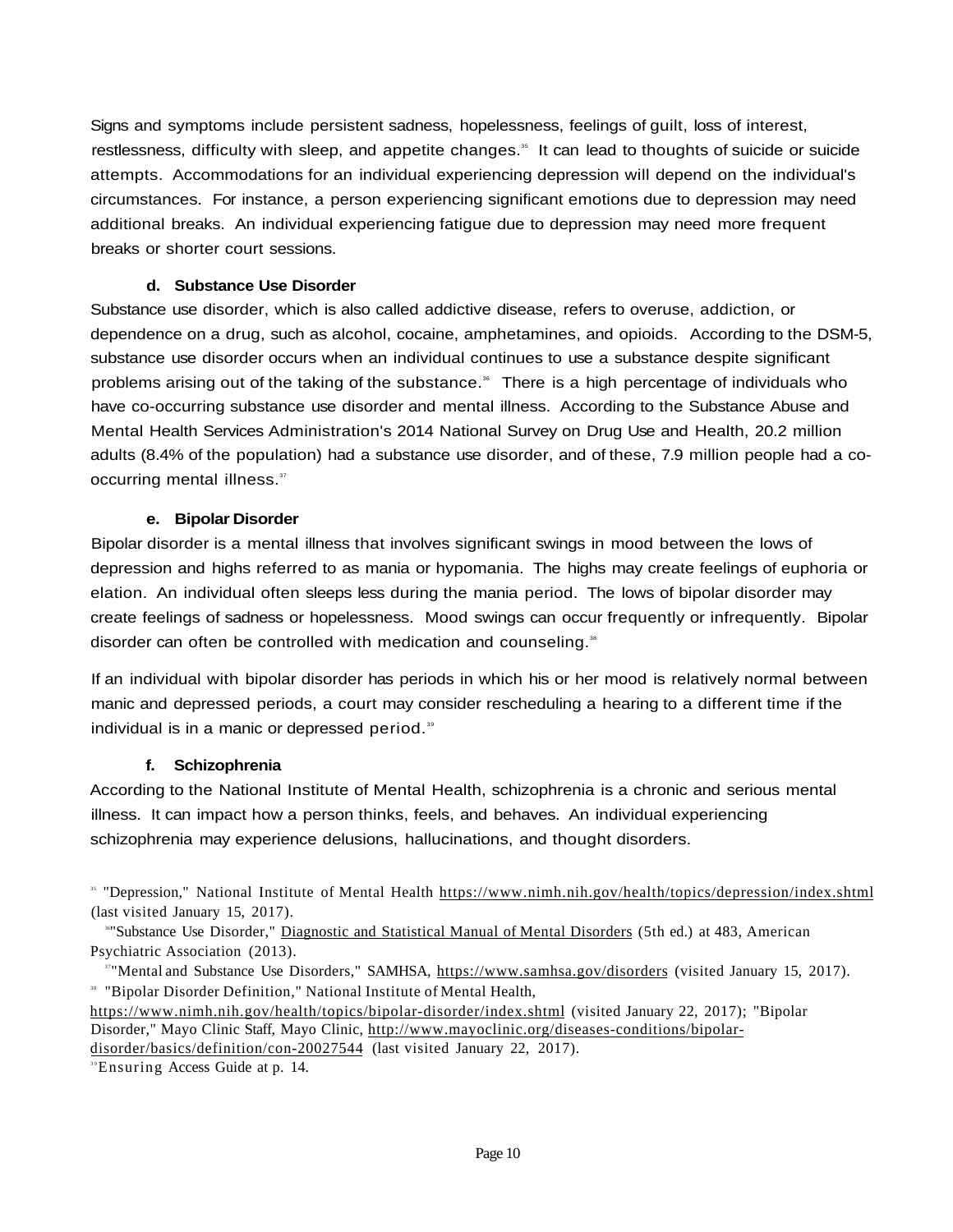An individual may also have a flat affect, difficulty completing tasks, poor executive functioning, and trouble paying attention. The symptoms of schizophrenia generally begin between the ages of 16 and 30, although it can develop earlier. The causes of schizophrenia are not known.<sup>40</sup>

Treatment of schizophrenia will generally involve antipsychotic medication. This medication may have significant side effects, including trouble with muscle control, facial tics, and tremors. An individual may be resistant to taking medications due to the real impact of side effects.<sup>41</sup>

According to Mental Health America, "Coordinated Specialty Care ("CSC") has been found to be especially effective in improving outcomes for people after they experience their first episode of psychosis . . . CSC often includes a combination of case management, therapy, supported employment and education services, support and education for the family of the individual, and/or medication."<sup>42</sup>

There can be severe stigma associated with a diagnosis of schizophrenia. Therefore, it is important to protect the privacy and confidentiality of an individual with such a diagnosis as much as possible. It is also important for court personnel to guard against unnecessary judgments and assumptions when learning of such a diagnosis. The vast majority of individuals with schizophrenia are not violent or dangerous. Schizophrenia is not believed to be caused by childhood experiences or poor parenting.<sup>43</sup>

Accommodations for individuals experiencing schizophrenia will depend on the circumstances of the individual. It is important to understand that a delusion or hallucination will appear real to the person experiencing it.<sup>44</sup> It will often not be productive in a court setting to challenge a person about the reality of what he or she is experiencing. An individual with schizophrenia should be treated with the dignity and respect that is due every individual interacting with the judicial system. Accommodations may include allowing additional breaks, using simple statements or questions, allowing a family member or friend to assist the individual, and creating a less stressful environment.

#### **g. Obsessive-Compulsive disorder**

Obsessive-Compulsive disorder ("OCD") is a mental illness in which an individual experiences uncontrollable obsessions and compulsions. Obsessions are unreasonable thoughts and fears that recur and persist despite attempts to ignore them. Common obsessions include fear of germs or contamination, requiring items or things to be in a specific order or symmetry, and unwanted fears or thoughts about taboo subjects. Compulsions are behaviors that an individual believes he or she must do repeatedly.

 $41$  Id.

http://www.mentalhealthamerica.net/conditions/schizophrenia#treatment

43 Id.

<sup>&</sup>lt;sup>40</sup> "Schizophrenia," National Institute of Mental Health,

https://www.nimh.nih.gov/health/topics/schizophrenia/index.shtml (last visited January 22, 2017).

<sup>&</sup>lt;sup>42</sup> "Schizophrenia," Mental Health America,

<sup>&</sup>lt;sup>44</sup> "Schizophrenia," National Institute of Mental Health.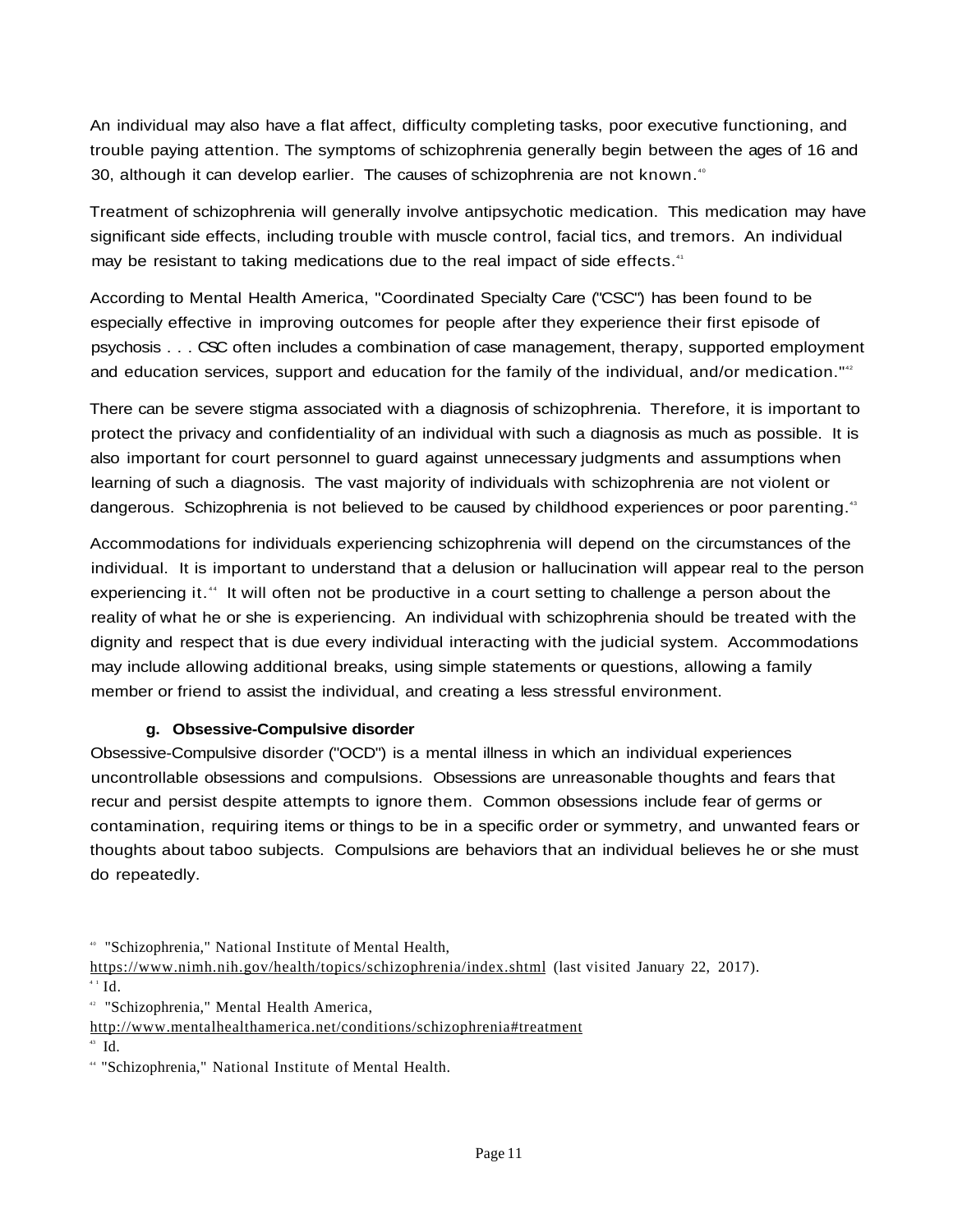Common compulsions include excessive handwashing, ordering and arranging items in set patterns, and repeatedly checking that something was completed such as the house being locked.<sup>45</sup>

Treatment for obsessive compulsive disorder, which usually involves psychotherapy and medication, may not result in a cure but it can manage symptoms.<sup>46</sup> Once again, accommodations for individuals with obsessive-compulsive disorder will vary based on the symptoms and circumstances of the individual.

For instance, an individual who has obsessive thoughts about germs and contamination might be accommodated by allowing hand sanitizers in the courtroom, providing a separate set of materials to the individual, and giving the individual additional and exclusive space.<sup>47</sup> A person with OCD may be able to articulate a necessary accommodation in a private conversation.

#### **COGNITIVE DISABILITIES**

Cognitive disabilities include impairments in intellect, attention, problem solving, judgment, or behavior. This category includes individuals with intellectual disabilities, learning disabilities, traumatic brain injuries, and dementia. The main impediment for individuals with cognitive disabilities will often occur when directions are unnecessarily complicated or when there is ineffective communication.<sup>48</sup>

This section will provide guidance for interacting with people with cognitive disabilities. It also provides suggestions for documents and forms, training for court personnel, and potential accommodations. Finally, it provides information about different types of cognitive disabilities.

#### **1. Independence and Decision Making**

Most individuals with cognitive disabilities are capable of and have the right to live independently.<sup>49</sup> Others can live independently with assistance. Most adults with cognitive disabilities do not have guardians and should not be required to obtain a guardian or have one appointed when not necessary.

The Georgia Rules of Professional Conduct can be a helpful guide in considering how courts and court staff should respect the right of individuals with diminished capacity to make decisions.

<sup>&</sup>lt;sup>45</sup> "Obsessive-compulsive disorder, Overview," Mayo Clinic Staff, Mayo Clinic, http://www.mayoclinic.org/diseasesconditions/obsessive-compulsive-disorder/home/ovc-20245947 (visited January 22, 2017); "Obsessive-Compulsive Disorder," National Institute of Mental Health, https://www.nimh.nih.gov/health/topics/obsessive-compulsivedisorder-ocd/index.shtml (visited January 22, 2017).<br>
""Obsessive-compulsive disorder, Treatment," Mayo Clinic Staff, Mayo Clinic, http://www.mayoclinic.org/ diseases-

conditions/obsessive-compulsive-disorder/diagnosis-treatment/treatment/txc-20245962 (visited February 16,  $2017$ ).

 <sup>&</sup>quot;Academic Support Strategies," Anxiety and Depression Association of America,

https://www.adaa.org/understanding-anxiety/obsessive-compulsive-disorder/academic-support-strategies (visited February 27, 2017).

 $\frac{48}{15}$  Ensuring Access Guide at p. 15.

 $49$  Id.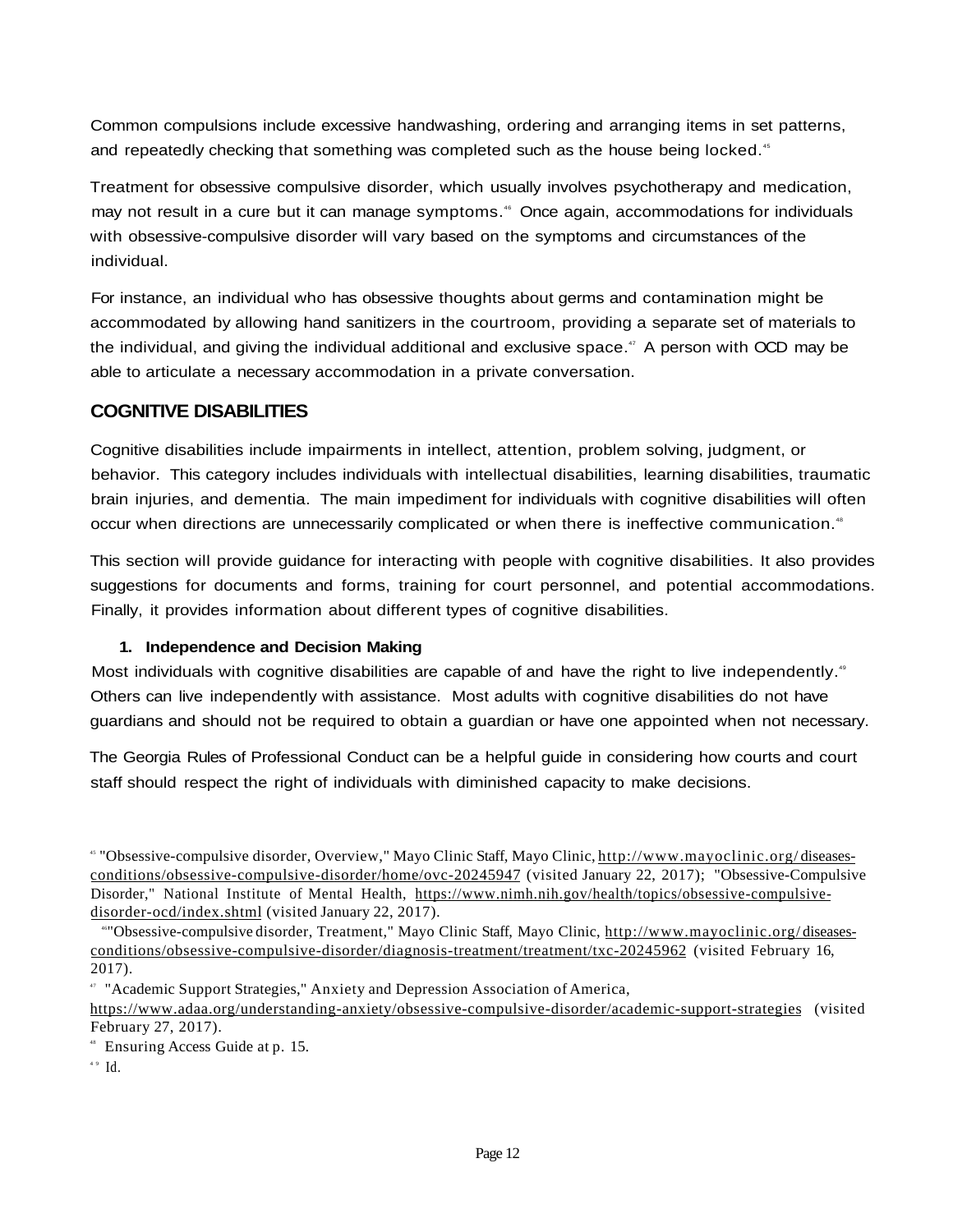Rule 1.14 states that a "lawyer shall, as far as reasonably possible, maintain a normal client-lawyer relationship with" a client with a mental impairment. However, when a lawyer believes a client is at risk of substantial harm and cannot act in his or her own interest, the lawyer can "take reasonably necessary protective action, including consulting with individuals or entities that have the ability to take action to protect the client, and, in appropriate cases, seeking the appointment of a guardian ad litem, conservator or guardian."<sup>50</sup>

Family members and others who may support an individual with a cognitive disability may be helpful in assisting an individual in interacting with the court. However, unless the individual with a disability has a guardian, the individual should be consulted first before relying on others.<sup>51</sup> Even when a guardian does exist, the individual with a disability should still be respected and is usually entitled to interact with whoever he or she chooses.

#### **2. Respect**

Just like every other person who comes in contact with the court system, individuals with cognitive disabilities are entitled to respect. This includes the language used to discuss a person's impairment. The terms "mental retardation" and "retarded" are offensive and no longer used. While these terms may continue to appear in medical documents and some statutes (most have been changed), the terms should be avoided as much as possible even when referring to such materials. Usually, it will not be necessary to refer to a person's impairment at all. When a description is necessary, the terms "intellectual disability," "cognitive disability," "learning disability," or "developmental disability" can be  $used.<sup>52</sup>$ 

#### **3. Documents and Forms**

People with cognitive disabilities may need assistance with documents and forms or for the materials to be simplified. Their impairment may impact their ability to read, write, and understand. Forms should be simple and only ask for the information that is necessary.<sup>88</sup> When a form is, by its nature, complex, such as a domestic relations financial affidavit, then it should be broken into parts and sections with questions asked as simply as possible. Many word processing programs allow writers to check the readability of a document. This can be an important tool when creating documents that involve directions or multiple paragraphs. Large print should be used for ease of reading. It also may be important to allow individuals to use tablets, laptops, or other assistive technology to complete forms.

<sup>&</sup>lt;sup>50</sup> "Client With Diminished Capacity," Rule 1,14, Georgia Rules of Professional Conduct,

https://www.gabar.org/barrules/handbookdetail.cfm?what=rule&id=107 (visited February 26, 2017),

<sup>51</sup> Ensuring Access Guide at p, 15,

 $52$  Id,

<sup>&</sup>lt;sup>53</sup> Ensuring Access Guide at p, 15,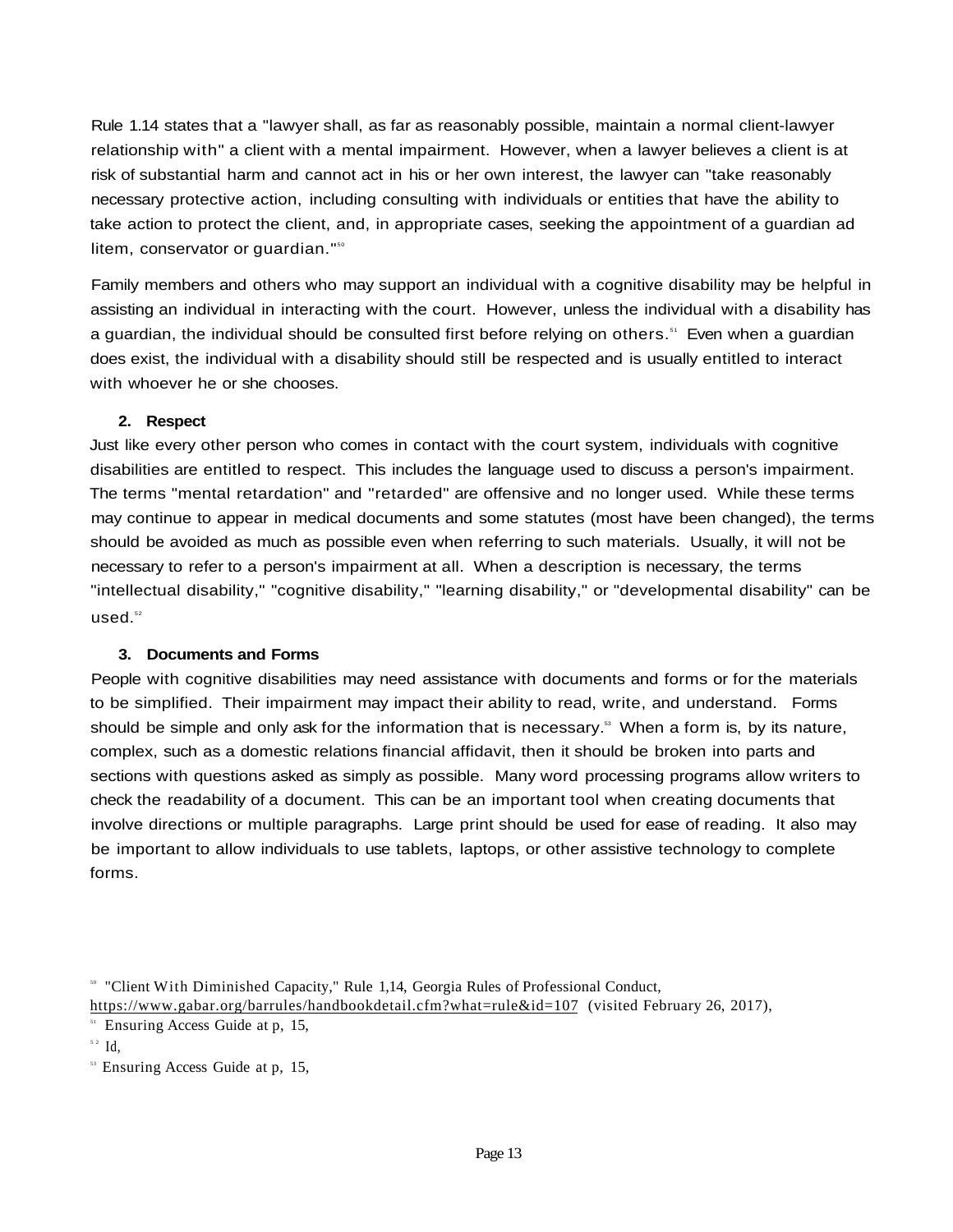#### **4. Training for Court Personnel**

It can be beneficial to provide training to court personnel on working with people with cognitive impairments.<sup>54</sup> Many staff, who are on the front lines, will have questions about what they should do when a person with a cognitive disability requests assistance or comes to a hearing. Organizations such as the Arc of Georgia,<sup>56</sup> the Georgia Council on Developmental Disabilities,<sup>56</sup> the Georgia Department of Behavioral Health and Developmental Disabilities,<sup>57</sup> the Georgia Division of Aging Services,<sup>®</sup> Georgia's Aging and Disability Resource Connection,<sup>®</sup> and All About Developmental Disabilities<sup>®</sup> may be good resources in putting together a training or dialogue about the best ways to accommodate individuals with cognitive impairments.

#### **5. Accommodations**

The accommodations necessary for individuals with cognitive disabilities will depend on the needs of the individual and the situation. Such accommodations may include: using simpler language, speaking slowly, using pictures and visual tools rather than written statements, providing another individual or allowing a trusted individual to assist, taking breaks, and repeating information. It is important to make sure that a person with a cognitive disability understands a question and is correctly answering the question.<sup>61</sup> Some individuals with a cognitive disability may answer yes when the person really didn't understand the question. To ensure a person with a cognitive impairment understands the information that is told to him or her, ask the person to tell you in his or her own words what you said to him.

#### **6. Common Impairments**

It is important to note in listing the common impairments that the term cognitive disability is being used as a broad category. The impairments listed in this section may have little relation to one another.

#### **a. Intellectual Disability**

An intellectual disability is present when an individual has an IQ of 70 or below and has two areas of adaptive functioning scored at 70 or below as well. Adaptive functioning includes, but is not limited to, self-care, communication, home living, self-direction, functional academic skills, and mobility.

 $54$  Id,

<sup>55</sup> The ARC Georgia, https://ga.thearc.org/ (visited February 26, 2017),

<sup>56</sup>The Georgia Council on Developmental Disabilities, http://gcdd.org/ (visited February 26, 2017),

<sup>57</sup> Department of Behavioral Health and Developmental Disabilities, https://dbhdd.georgia.gov/ (visited February 26, 2017).

<sup>58</sup> Division of Aging Services, Department of Human Services, http://aging.dhs.georgia.gov/ (visited February 26, 2017),

<sup>59</sup> Georgia's Aging & Disability Resource Connection, https://www.georgiaadrc.com/ (visited February 26, 2017),

<sup>®</sup> All About Developmental Disabilities, http://aadd.org/ (visited February 26, 2017),

<sup>61</sup> Ensuring Access Guide at p, 16,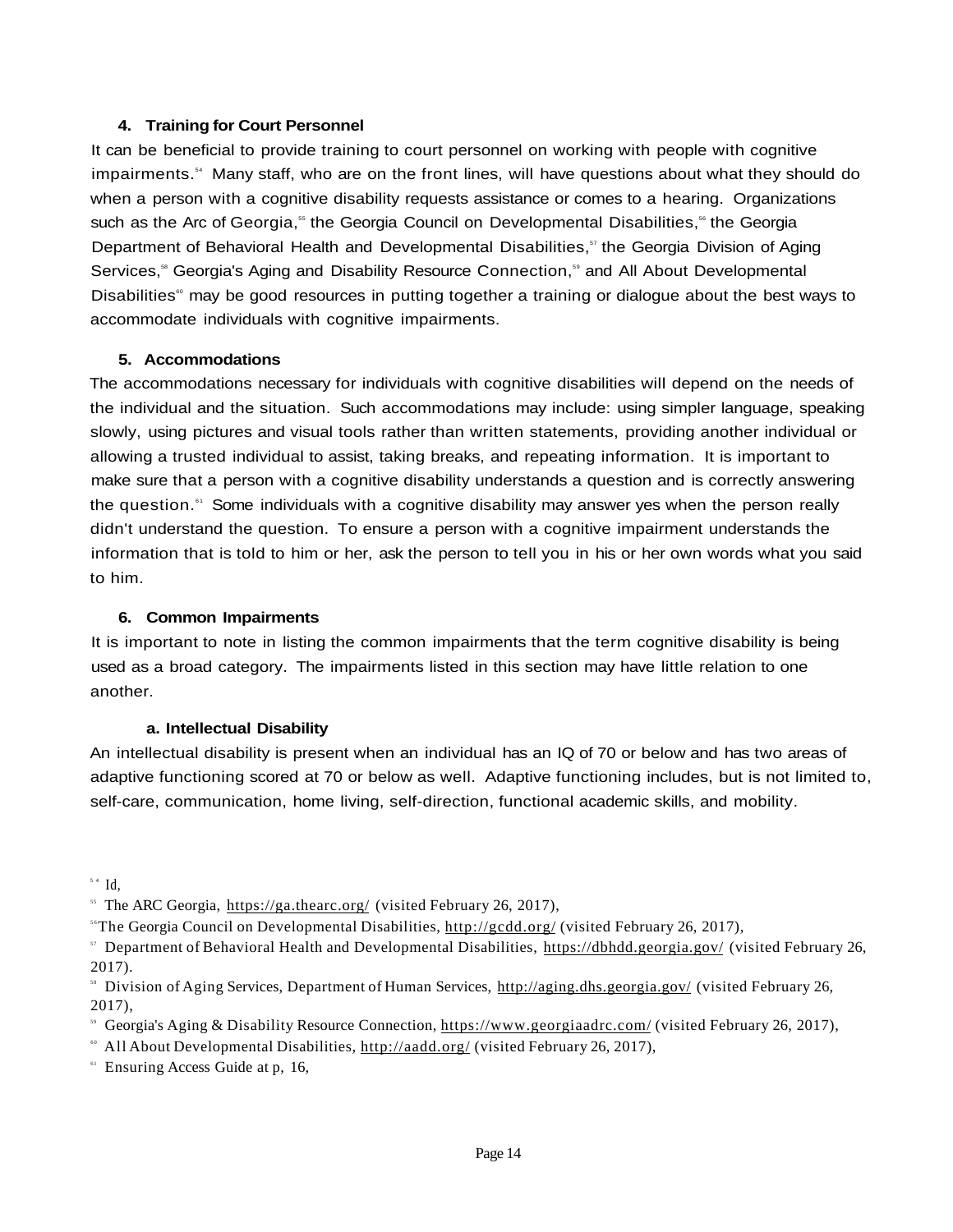The disability must begin prior to age 18.<sup>82</sup> Often, intellectual disability is identified through psychological testing performed when the individual is in school. For older individuals with intellectual disabilities, it may be difficult to prove the diagnosis with documentation because the documents may be lost or no testing may have been done prior to age 18. In many instances, it should not be necessary for a person with an intellectual disability to provide documentation in order to receive an accommodation. Accommodations for people with intellectual disabilities will vary based on the situation, but may include reading forms to an individual, assisting a person in filling out forms, ensuring that the individual understands questions, asking questions in more than one way to make sure questions are understood, and in instances when it is appropriate, working with family members or other trusted individuals in the person's life.

#### **b. Developmental Disability**

Developmental disability is an umbrella diagnosis for a variety of disabilities that begin prior to age 22. According to the federal definition, a developmental disability is a physical or cognitive disability or a combination thereof that begins prior to the age of 22, will continue indefinitely, and results in substantial functional limitations in three or more major life activities.

Additionally, the individual needs lifelong or extended supports.<sup>63</sup> Examples of developmental disabilities are cerebral palsy, autism, severe epilepsy, Down syndrome, and intellectual disabilities.

It is important to note that many individuals with cerebral palsy, epilepsy and other developmental disabilities do not have intellectual deficits, while some do have such deficits. It is critical not to assume that a person who has a developmental disability also has an intellectual disability.

Since the term "developmental disability" includes a broad range of people, it will depend on the circumstances as to what accommodations are necessary.

#### **c. Traumatic Brain Injury**

People with traumatic brain injury (TBI) are often misclassified as having a mental illness or a developmental disability. While some people with TBI also have a diagnosis of a mental illness or developmental disability, TBI is not the same as these other diagnoses. A TBI occurs when an individual experiences a physical trauma to the brain. Moderate or severe TBI can have a profound impact on cognitive ability, motor functioning, and behavior.

 $^{\circ}$  "Provider Manual for Community Developmental Disability Providers for The Department of Behavioral Health  $\&$ Developmental Disabilities Fiscal Year 2017," p. 6 http://dbhdd.org/files/Provider-Manual-DD.pdf (visited February 26, 2017).

 $42$  U.S.C. § 15002(8).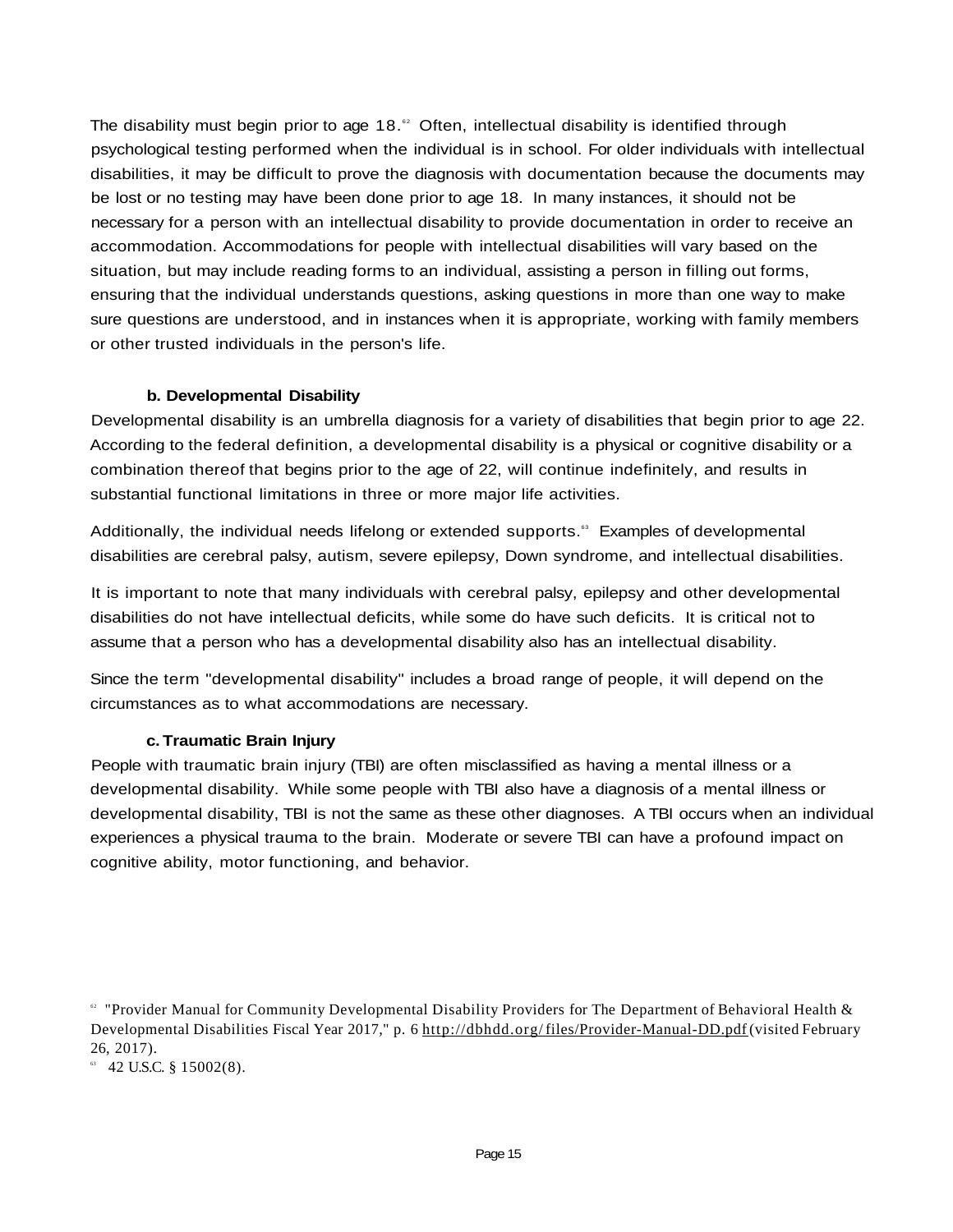Symptoms can include: seizures, convulsions, loss of consciousness, confusion, agitation, combativeness, and coma.<sup>64</sup> As a result of the conflicts in Iraq and Afghanistan, there has been a significant rise in the number of TBIs. Accommodations for people with TBI will once again depend on the circumstances.

#### **d. Alzheimer's Disease and Dementia**

Dementia is an umbrella term referring to the loss of cognitive ability sufficient to interfere with one's ability to function in daily life. Dementia can impact memory, thinking, personality, planning, and social skills.<sup>66</sup> Alzheimer's disease is the most common form of dementia. It is a degenerative and progressive brain disease that usually begins in older adults.<sup>66</sup> Accommodations for people with dementia will often include providing memory aids and other assistance to compensate for losses in memory. Accommodations may also be necessary due to changes in mood and behavior of a person with dementia.

#### **e. Autism Spectrum Disorder**

Autism Spectrum Disorder is the name of a series of neurodevelopmental disorders that impair an individual's ability to communicate and interact with others and is characterized by impaired social abilities. There is a wide range of symptoms, skills, and abilities that fall within the Autism Spectrum Disorder diagnosis.

Prior to the DSM-5, Autism Disorder and Asperger's syndrome were separate diagnoses. They were combined as Autism Spectrum Disorder in the DSM-5.<sup>67</sup> Accommodations will depend on the individual but might include communicating in more than one manner, speaking slowly and clearly, limiting sensory stimulation (avoiding loud noises, strong scents, and flashing lights), and allowing breaks as needed.<sup>68</sup>

<sup>&</sup>lt;sup>64</sup> "Traumatic brain injury Definition," Mayo Clinic Staff, Mayo Clinic, http://www.mayoclinic.org/diseasesconditions/traumatic-brain-injury/basics/definition/con-20029302 (visited January 21, 2017) and "Traumatic Brain Injury Symptoms," Mayo Clinic Staff, Mayo Clinic, http://www.mayoclinic.org/diseases-conditions/traumatic-braininjury/basics/symptoms/con-20029302 (visited January 21, 2017).<br>6. Dementia," Mayo Clinic Staff, Mayo Clinic, http://www.mayoclinic.org/diseases-conditions/dementia/home/ovc-

<sup>20198502 (</sup>visited January 22, 2017).

<sup>&</sup>lt;sup>\*\*</sup> "Alzheimer's Disease Definition," Merriam Webster Dictionary, https://www.merriam-

webster.com/dictionary/Alzheimer's%20disease (visited January 22, 2017).<br><sup>67</sup>"Autism Spectrum Disorder," National Institute of Mental Health, https://www.nimh.nih.gov/health/topics/autismspectrum-disorders-asd/index.shtml (visited January 23, 2017); "Autism Spectrum Disorder Definition," Mayo Clinic Staff, Mayo Clinic, http://www.mayoclinic.org/diseases-conditions/autism-spectrum-disorder/basics/definition/con-20021148 (visited January 23, 2017).

 <sup>&</sup>quot;Autistic Access Needs: Notes on Accessibility," The Autistic Self-Advocacy Network,

http://www.aucd.org/docs/add/sa\_summits/ASAN.pdf (visited February 28, 2017); Whetzel, Melanie,

<sup>&</sup>quot;Accommodation and Compliance Series: Employees with Autism Spectrum Disorder," JAN: Job Accommodation Network, http://askjan.org/media/ASD.html (visited February 28, 2017).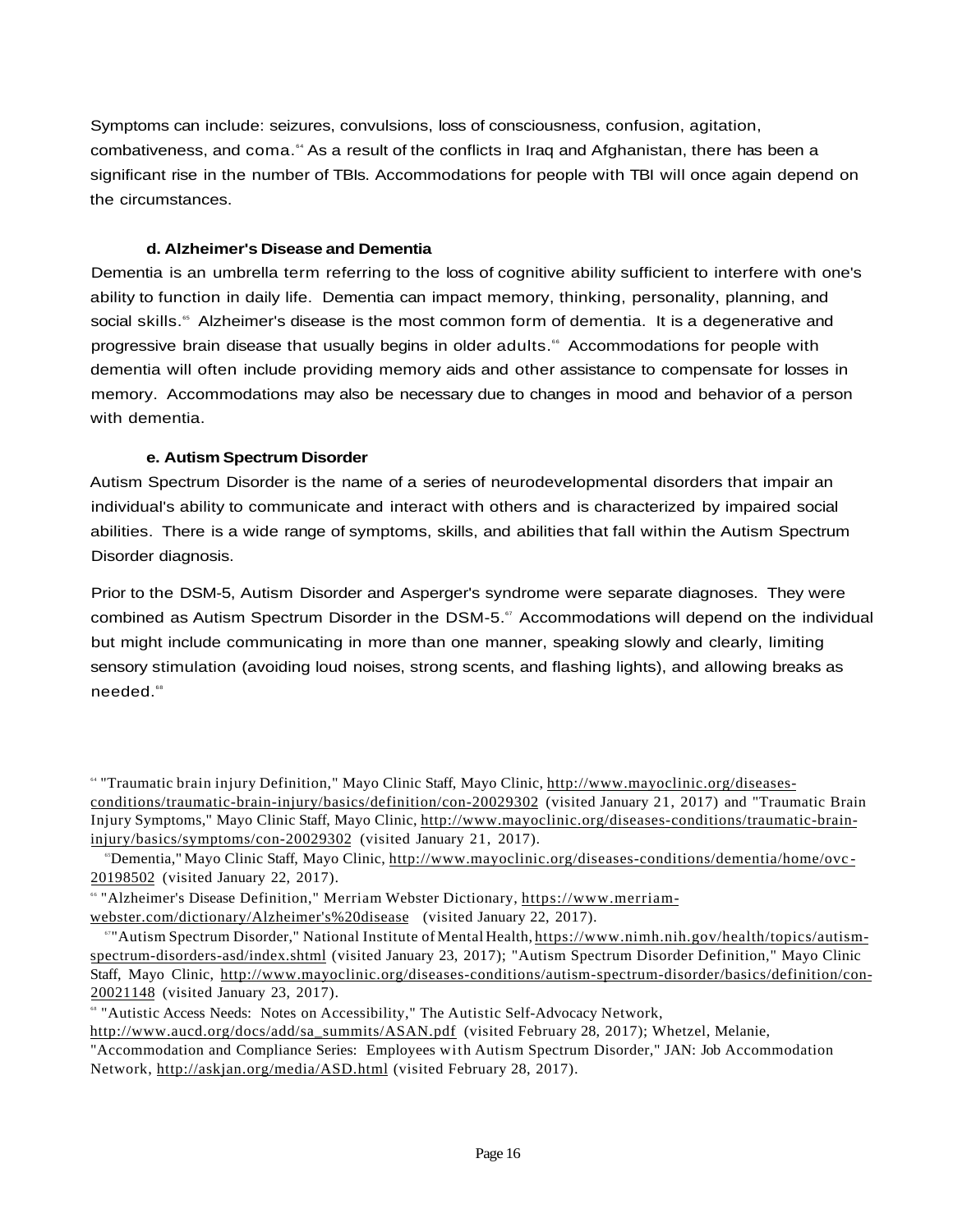#### **f. Learning Disabilities**

There are a range of learning disabilities that may impact a person's ability to read, calculate, concentrate, write, and remember. Learning disabilities are different than intellectual and developmental disabilities, although an individual could have more than one such disability.<sup>69</sup> Accommodations for learning disabilities will depend on the type of learning disability.

#### **i. Dyslexia and Dysgraphia**

Dyslexia is a life-long learning disability that impacts a person's ability to read, including word recognition, decoding and spelling.<sup>70</sup> Dysgraphia is a learning disability that impacts a person's handwriting as well as thinking and writing at the same time.<sup>71</sup> Accommodations may include allowing an individual to use a tablet, laptop, or other assistive communication device. Accommodations may also include allowing the person to have someone read documents to them or assist with mathematical equations.

#### **ii. Attention Deficit Hyperactivity Disorder**

Attention Deficit Hyperactivity Disorder (ADHD) is a disorder impacting the brain that includes inattention, hyperactivity, or impulsiveness or a combination of such traits. It can interfere with learning, functioning, or development. It impacts millions of children and will often continue into adulthood.<sup>72</sup>

Accommodations for individuals with ADHD may include minimizing distractions, organizing materials using color coding or graphs, breaking long or complicated information into chunks, and providing directions or instructions in multiple formats, such as orally, in writing, and using pictures or graphs.<sup>73</sup>

<sup>69</sup> "Learning Disabilities: Condition Information," NIH, Eunice Kennedy Shriver National Institute of Child Health and Human Development, https://www.nichd.nih.gov/health/topics/learning/conditioninfo/default (visited February 12, 2017).

<sup>&</sup>lt;sup>70</sup> "Definition of Dyslexia," International Dyslexia Association, https://dyslexiaida.org/definition-of-dyslexia/ (visited February 12, 2017); "Dyslexia Definition," Mayo Clinic Staff, Mayo Clinic, http://www.mayoclinic.org/diseasesconditions/dyslexia/basics/definition/con-20021904 (visited February 12, 2017).

<sup>&</sup>lt;sup>71</sup> "Learning Disorders: Know the signs, how to help," Mayo Clinic Staff, Mayo Clinic,

http://www.mayoclinic.org/healthy-lifestyle/childrens-health/in-depth/learning-disorders/art-20046105 (visited February 12, 2017).

<sup>&</sup>lt;sup>22</sup> "Attention-deficit/hyperactivity disorder (ADHD) in children," Mayo Clinic, Mayo Clinic Staff,

http://www.mayoclinic.org/diseases-conditions/adhd/home/ovc-20196177 (visited February 26, 2017).

<sup>&</sup>lt;sup>33</sup> See Morin, Amanda, "At a Glance: Classroom Accommodations for ADHD," Understood for learning & attention issues, https://www.understood.org/en/school-learning/partnering-with-childs-school/instructional-strategies/ata-glance-classroom-accommodations-for-adhd (visited February 26, 2017).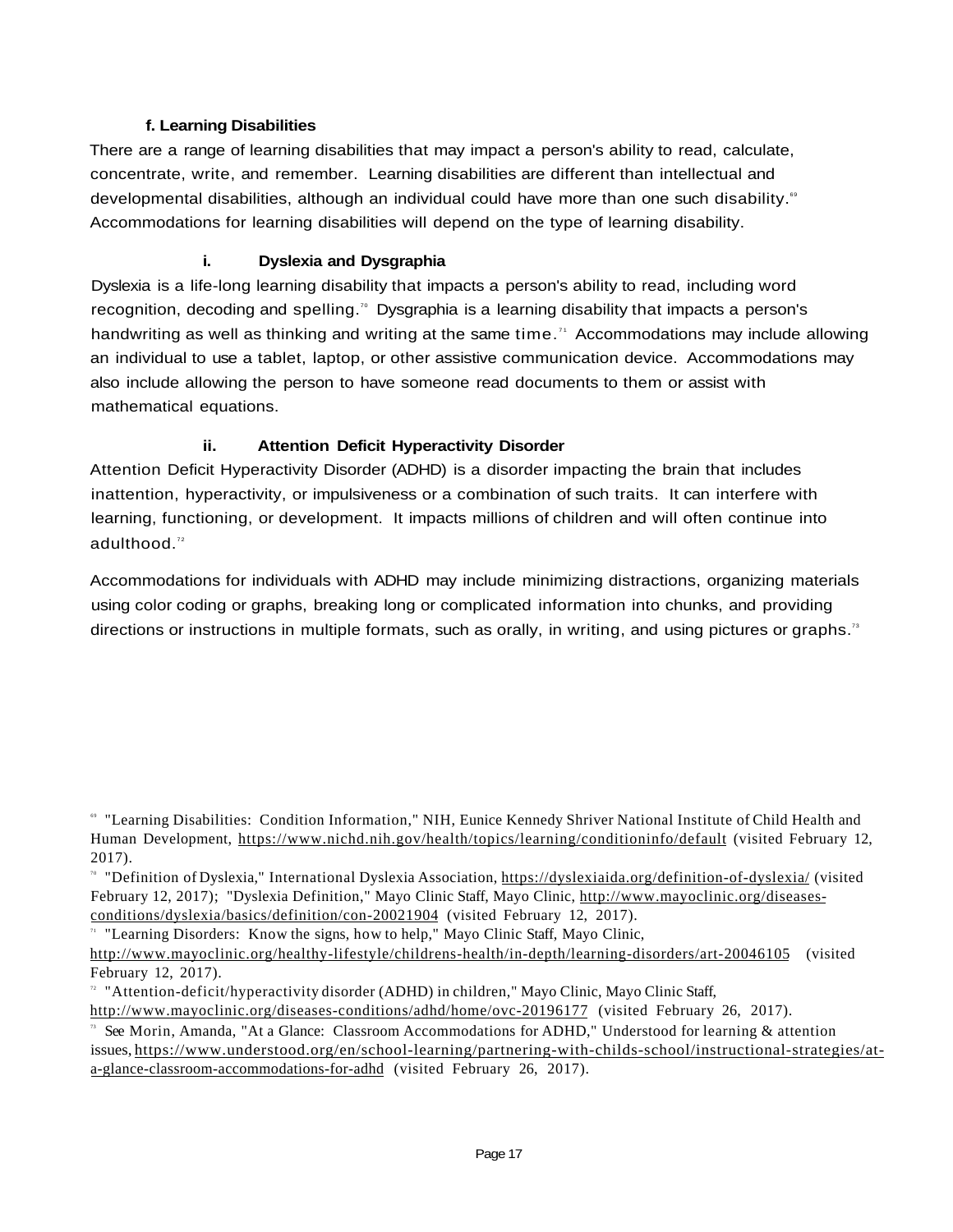### **GEORGIA RESOURCES FOR MENTAL ILLNESS AND COGNITIVE DISABILITIES**

**Georgia Crisis & Access Line:** Georgia has funded the Georgia Crisis & Access Line, which provides an emergency toll free line for individuals with mental illness, developmental disabilities, and others in crisis. The phone number is **1-800-715-4225.** 

If necessary, it can connect individuals to crisis response teams or law enforcement. It can also connect individuals to possible mental health and other helpful resources. There is also a website on which individuals can find resources in their area at MyGCAL.com.

**Georgia Department of Behavioral Health and Developmental Disabilities (DBHDD):** In 2009, Governor Sonny Perdue and the General Assembly created this stand-alone state agency to serve people with developmental disabilities, mental illness, and substance use disorders.<sup>74</sup> DBHDD is also responsible for the state's psychiatric and forensic hospitals. In compliance with a settlement with the United States Justice Department, the state funded substantially more community-related mental health services through DBHDD in order to allow more individuals to receive supports in the community rather than in state hospitals.<sup>75</sup> DBHDD is also the agency responsible for providing family supports and the NOW and COMP Medicaid Waivers for people with developmental disabilities. The NOW and COMP Waivers provide supports for individuals with developmental disabilities and intellectual disabilities.<sup>76</sup>

**Georgia Advocacy Office:** The Georgia Advocacy Office is the state's designated and federally mandated Protection and Advocacy Organization for people with disabilities. It has authority to investigate allegations of abuse, neglect, and the violation of rights of people with disabilities, including people with mental illness, developmental disabilities, and traumatic brain injuries. It also provides advocacy, information, and education related to the rights of people with disabilities."

<sup>74</sup> "New Department of Behavioral Health and Developmental Disabilities launches," July 1, 2009, Department of Behavioral Health and Developmental Disabilities, http://dbhdd.georgia.gov/press-releases/2009-07-01/newdepartment-behavioral-health-and-developmental-disabilities-launches (visited February 26, 2017).

- <sup>3</sup> "Settlement Agreement," Department of Behavioral Health and Developmental Disabilities, https://dbhdd.georgia.gov/settlement-agreement (visited February 26, 2017).
- <sup>76</sup> "Waiver Applications," Department of Behavioral Health and Developmental Disabilities,

https://dbhdd.georgia.gov/waiver-applications (visited February 26, 2017).

<sup>&</sup>lt;sup>77</sup> The Georgia Advocacy Office,  $\frac{http://thegao.org/}{http://thegao.org/}$  (visited February 28, 2017).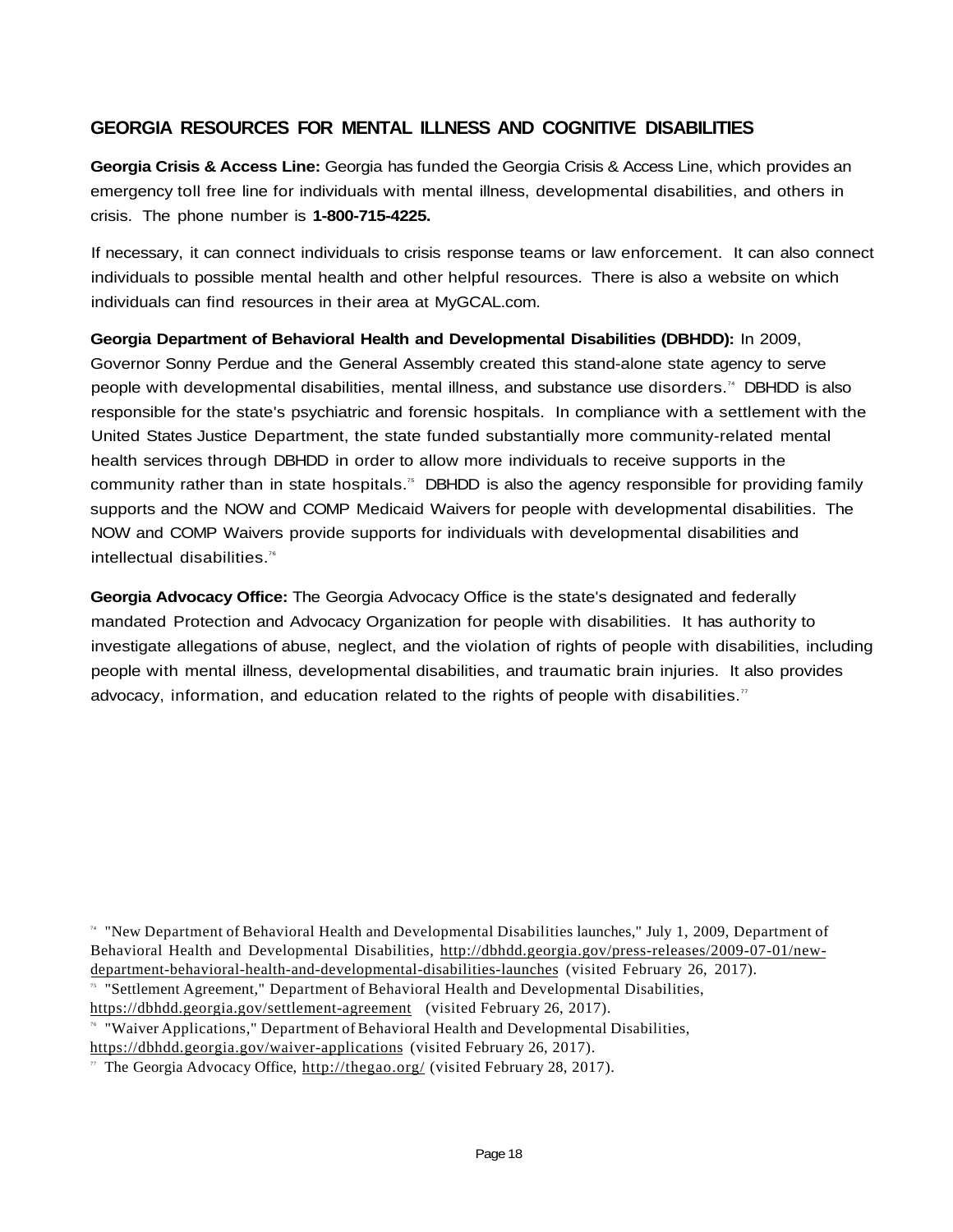**Crisis Intervention Teams (CITs) and Training:** Georgia law enforcement officers can participate in a 40 hour CIT training to effectively assist individuals with mental illness and other brain disorders who are in crisis.

CIT also developed an eight-hour course called "Introduction to Behavioral Health and Addictive Disease," which is available to court personnel.<sup>78</sup> The training is sponsored by the Georgia Bureau of Investigation, the Georgia Department of Behavioral Health and Developmental Disabilities, National Association of Mental Illness Georgia, The Georgia Association of Chiefs of Police, Georgia Sheriff's Association, Inc. and Georgia Public Safety Training Center.

Trainings in CIT are held throughout the year. For more information, contact Pat Strode by telephone (770 234-0855) or via email at [cit@namiga.org.](mailto:cit@namiga.org)<sup>79</sup>

**National Association of Mental Illness Georgia (NAMI Georgia):** NAMI Georgia is the state chapter of the National Association of Mental Illness. It advocates on behalf of people with mental illness, educates about mental illness, and works to end the stigma of mental illness.<sup>80</sup>

**Mental Health America of Georgia (MHA of Georgia):** MHA of Georgia advocates on behalf of people with mental illness and educates the public about mental illness. MHA of Georgia provides Mental Health First Aid training.<sup>81</sup>

**Georgia Council on Developmental Disabilities (GCDD):** GCDD is a federally funded independent organization that advocates for people with developmental disabilities through public policy, advocacy, and programs.<sup>82</sup>

<sup>38</sup> "Host a Class on Behavioral Health and Addictive Disease for Law Enforcement," NAMI Georgia, https://namiga.org/class-intro-behavioral-health-addictive-disease-law-enforcement/ (visited February 26, 2017).

While this course was created for 2016, Pat Strode who led the training states that it is still available.<br><sup>79</sup>"Crisis Intervention Team (CIT) Training," Georgia Public Safety Training Center, https://www.gpstc.org/trainin divisions/crisis-intervention-team-cit-training/ (visited February 26, 2017).<br><sup>80</sup>"About NAMI Georgia," NAMI Georgia, v v (visited February 26, 2017).

<sup>31</sup> Mental Health America of Georgia, http://www.mhageorgia.org/ (visited February 26, 2017).

<sup>82</sup> Georgia Council on Developmental Disabilities Frequently Asked Questions, http://gcdd.org/faqs/aboutgcdd.html#FAQ1 (visited February 26, 2017).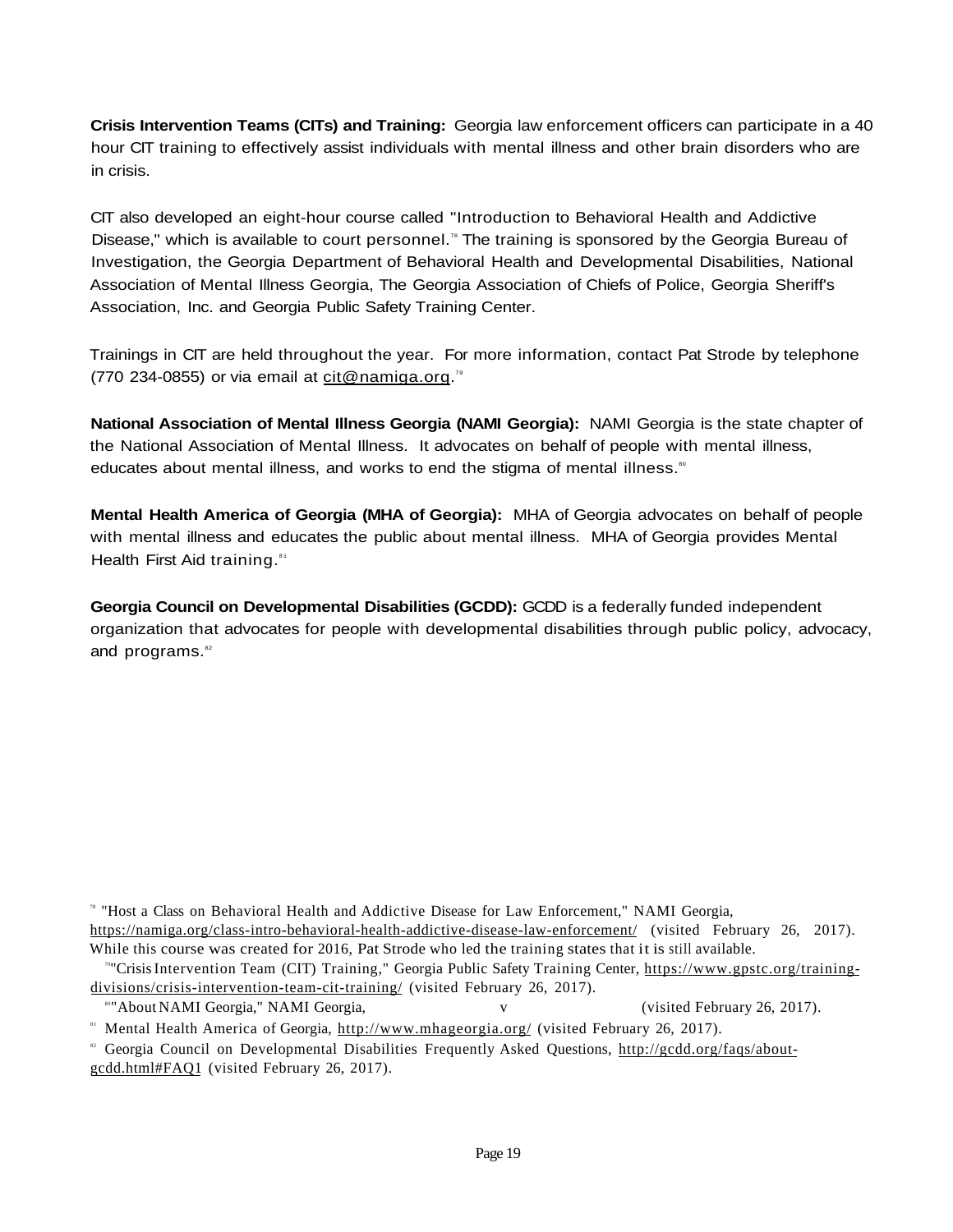## **GEORGIA TECHNICAL RESOURCES FOR COURT ACCESSIBILITY AND DISABILITY ACCOMMODATIONS**

**Administrative Office of the Courts:** The Administrative Office of the Courts provides expertise to Georgia trial and appellate courts on policy, legislation, court innovation, and court administration.<sup>83</sup>

**State of Georgia ADA Coordinator's Office:** The ADA Coordinator's office provides technical resources to state agencies on compliance with Title II of the Americans with Disabilities Act, conducts trainings on the ADA for state agencies, and other services.<sup>84</sup>

<sup>&</sup>lt;sup>83</sup> "Administrative Office of the Courts,"Judicial Council of Georgia Administrative Office of the Courts,

http://www.georgiacourts.org/aoc (visited February 26, 2017).<br><sup>84</sup>"About the ADA and Our Office," State ADA Coordinator's Office, https://ada.georgia.gov/about-ada-and-our-office (visited February 26, 2017).